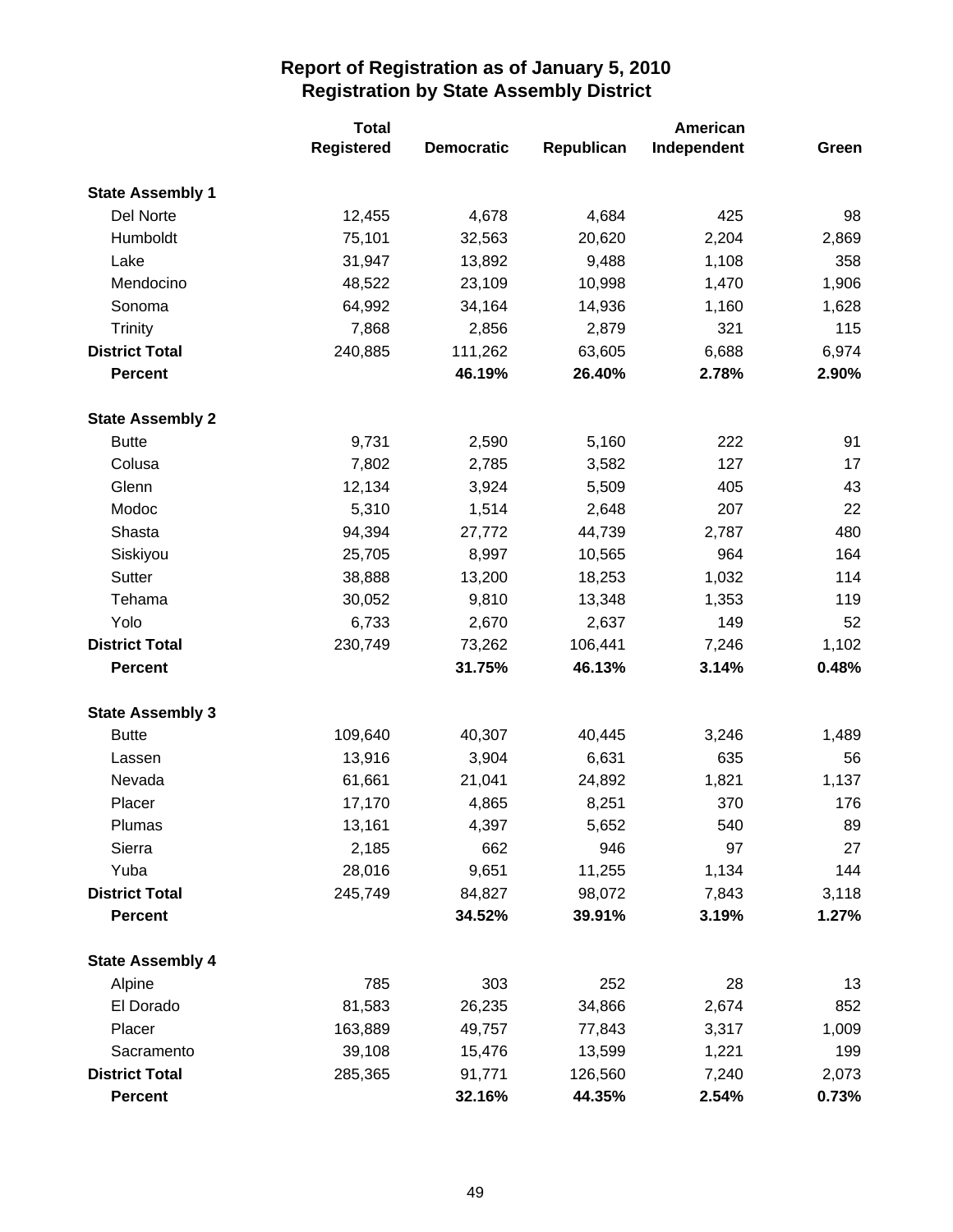|                                  | Libertarian    | Peace and<br>Freedom | <b>Other</b> | <b>Decline to</b><br><b>State</b> |
|----------------------------------|----------------|----------------------|--------------|-----------------------------------|
| <b>State Assembly 1</b>          |                |                      |              |                                   |
| Del Norte                        | 71             | 45                   | 125          | 2,329                             |
| Humboldt                         | 616            | 258                  | 197          | 15,774                            |
| Lake                             | 206            | 106                  | 62           | 6,727                             |
| Mendocino                        | 384            | 263                  | 198          | 10,194                            |
| Sonoma                           | 406            | 187                  | 236          | 12,275                            |
| <b>Trinity</b>                   | 78             | 36                   | 102          | 1,481                             |
| <b>District Total</b>            | 1,761          | 895                  | 920          | 48,780                            |
| <b>Percent</b>                   | 0.73%          | 0.37%                | 0.38%        | 20.25%                            |
| <b>State Assembly 2</b>          |                |                      |              |                                   |
| <b>Butte</b>                     | 59             | 27                   | 79           | 1,503                             |
| Colusa                           | 23             | 19                   | 3            | 1,246                             |
| Glenn                            | 44             | 41                   | 28           | 2,140                             |
| Modoc                            | 38             | 4                    | 4            | 873                               |
| Shasta                           | 579            | 228                  | 274          | 17,535                            |
| Siskiyou                         | 225            | 65                   | 51           | 4,674                             |
| Sutter                           | 140            | 103                  | 178          | 5,868                             |
| Tehama                           | 209            | 91                   | 118          | 5,004                             |
| Yolo                             | 33             | 16                   | 55           | 1,121                             |
| <b>District Total</b>            | 1,350          | 594                  | 790          | 39,964                            |
| <b>Percent</b>                   | 0.59%          | 0.26%                | 0.34%        | 17.32%                            |
| <b>State Assembly 3</b>          |                |                      |              |                                   |
| <b>Butte</b>                     | 778            | 385                  | 1,188        | 21,802                            |
| Lassen                           | 79             | 27                   | 34           | 2,550                             |
| Nevada                           | 458            | 119                  | 175          | 12,018                            |
| Placer                           | 135            | 33                   | 63           | 3,277                             |
| Plumas                           | 87             | 36                   | $\pmb{0}$    | 2,360                             |
| Sierra                           | 22             | 3                    | 35           | 393                               |
| Yuba                             | 144            | 104                  | 29           | 5,555                             |
| <b>District Total</b>            | 1,703          | 707                  | 1,524        | 47,955                            |
| <b>Percent</b>                   | 0.69%          | 0.29%                | 0.62%        | 19.51%                            |
| <b>State Assembly 4</b>          |                |                      |              |                                   |
| Alpine                           | 4              | 1                    | 1            | 183                               |
| El Dorado                        | 587            | 250                  | 643          | 15,476                            |
| Placer                           | 1,117          | 219                  | 245          | 30,382                            |
| Sacramento                       | 192            | 169                  | 89           | 8,163                             |
| <b>District Total</b><br>Percent | 1,900<br>0.67% | 639<br>0.22%         | 978<br>0.34% | 54,204<br>18.99%                  |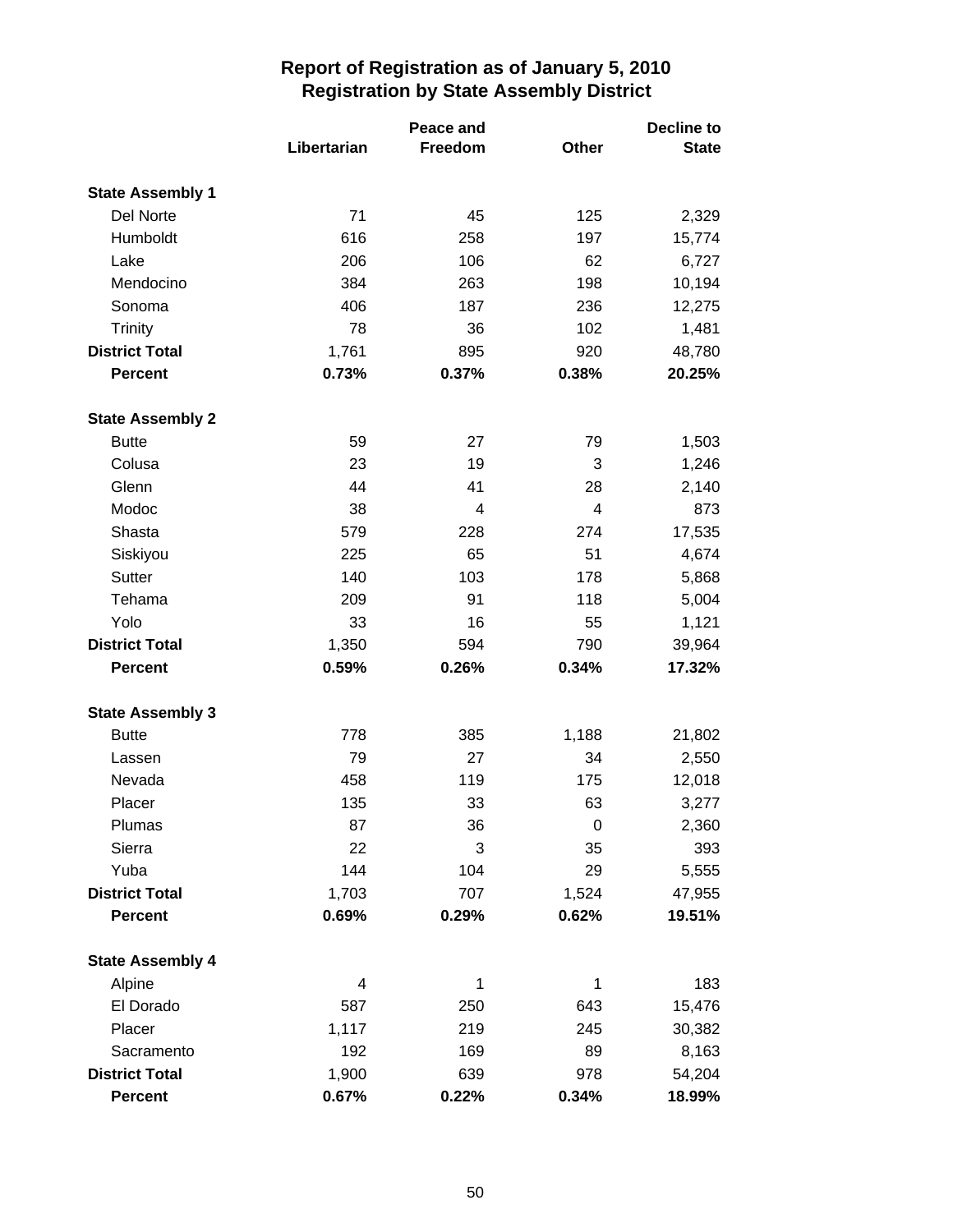|                          | <b>Total</b>      |                   |            | American    |       |  |
|--------------------------|-------------------|-------------------|------------|-------------|-------|--|
|                          | <b>Registered</b> | <b>Democratic</b> | Republican | Independent | Green |  |
| <b>State Assembly 5</b>  |                   |                   |            |             |       |  |
| Placer                   | 13,992            | 3,343             | 7,968      | 196         | 66    |  |
| Sacramento               | 235,855           | 94,019            | 87,109     | 6,539       | 1,394 |  |
| <b>District Total</b>    | 249,847           | 97,362            | 95,077     | 6,735       | 1,460 |  |
| <b>Percent</b>           |                   | 38.97%            | 38.05%     | 2.70%       | 0.58% |  |
| <b>State Assembly 6</b>  |                   |                   |            |             |       |  |
| Marin                    | 148,723           | 81,589            | 29,088     | 2,607       | 2,172 |  |
| Sonoma                   | 93,347            | 48,876            | 21,162     | 1,999       | 1,663 |  |
| <b>District Total</b>    | 242,070           | 130,465           | 50,250     | 4,606       | 3,835 |  |
| <b>Percent</b>           |                   | 53.90%            | 20.76%     | 1.90%       | 1.58% |  |
| <b>State Assembly 7</b>  |                   |                   |            |             |       |  |
| Napa                     | 69,021            | 32,942            | 19,584     | 1,793       | 759   |  |
| Solano                   | 60,689            | 35,951            | 11,002     | 1,182       | 283   |  |
| Sonoma                   | 88,721            | 46,734            | 20,669     | 1,656       | 1,346 |  |
| <b>District Total</b>    | 218,431           | 115,627           | 51,255     | 4,631       | 2,388 |  |
| <b>Percent</b>           |                   | 52.94%            | 23.47%     | 2.12%       | 1.09% |  |
| <b>State Assembly 8</b>  |                   |                   |            |             |       |  |
| Solano                   | 131,951           | 61,743            | 38,555     | 3,267       | 481   |  |
| Yolo                     | 94,160            | 46,378            | 21,958     | 2,191       | 1,092 |  |
| <b>District Total</b>    | 226,111           | 108,121           | 60,513     | 5,458       | 1,573 |  |
| <b>Percent</b>           |                   | 47.82%            | 26.76%     | 2.41%       | 0.70% |  |
| <b>State Assembly 9</b>  |                   |                   |            |             |       |  |
| Sacramento               | 182,185           | 103,699           | 33,796     | 4,463       | 1,828 |  |
| <b>District Total</b>    | 182,185           | 103,699           | 33,796     | 4,463       | 1,828 |  |
| <b>Percent</b>           |                   | 56.92%            | 18.55%     | 2.45%       | 1.00% |  |
| <b>State Assembly 10</b> |                   |                   |            |             |       |  |
| Amador                   | 20,786            | 7,212             | 9,364      | 670         | 120   |  |
| El Dorado                | 25,188            | 6,829             | 12,915     | 603         | 87    |  |
| Sacramento               | 138,823           | 60,212            | 46,033     | 3,650       | 726   |  |
| San Joaquin              | 61,617            | 22,862            | 28,242     | 1,374       | 194   |  |
| <b>District Total</b>    | 246,414           | 97,115            | 96,554     | 6,297       | 1,127 |  |
| <b>Percent</b>           |                   | 39.41%            | 39.18%     | 2.56%       | 0.46% |  |
| <b>State Assembly 11</b> |                   |                   |            |             |       |  |
| Contra Costa             | 204,062           | 110,415           | 44,452     | 5,118       | 1,235 |  |
| <b>District Total</b>    | 204,062           | 110,415           | 44,452     | 5,118       | 1,235 |  |
| <b>Percent</b>           |                   | 54.11%            | 21.78%     | 2.51%       | 0.61% |  |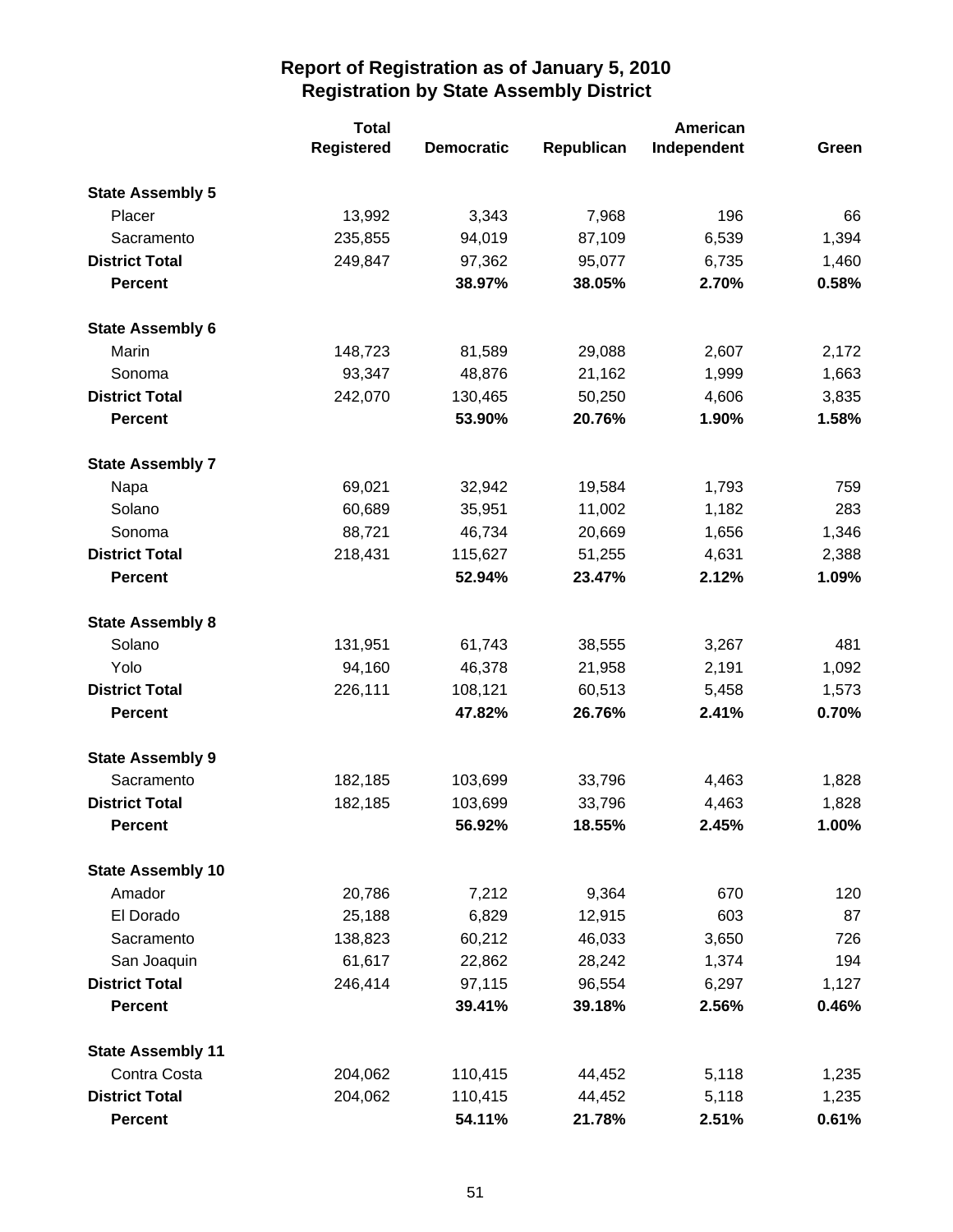|                          |             | Peace and |       | <b>Decline to</b> |  |
|--------------------------|-------------|-----------|-------|-------------------|--|
|                          | Libertarian | Freedom   | Other | <b>State</b>      |  |
| <b>State Assembly 5</b>  |             |           |       |                   |  |
| Placer                   | 98          | 9         | 20    | 2,292             |  |
| Sacramento               | 1,208       | 708       | 472   | 44,406            |  |
| <b>District Total</b>    | 1,306       | 717       | 492   | 46,698            |  |
| <b>Percent</b>           | 0.52%       | 0.29%     | 0.20% | 18.69%            |  |
| <b>State Assembly 6</b>  |             |           |       |                   |  |
| Marin                    | 755         | 220       | 387   | 31,905            |  |
| Sonoma                   | 535         | 217       | 350   | 18,545            |  |
| <b>District Total</b>    | 1,290       | 437       | 737   | 50,450            |  |
| <b>Percent</b>           | 0.53%       | 0.18%     | 0.30% | 20.84%            |  |
| <b>State Assembly 7</b>  |             |           |       |                   |  |
| Napa                     | 358         | 156       | 356   | 13,073            |  |
| Solano                   | 203         | 138       | 257   | 11,673            |  |
| Sonoma                   | 495         | 215       | 316   | 17,290            |  |
| <b>District Total</b>    | 1,056       | 509       | 929   | 42,036            |  |
| <b>Percent</b>           | 0.48%       | 0.23%     | 0.43% | 19.24%            |  |
| <b>State Assembly 8</b>  |             |           |       |                   |  |
| Solano                   | 539         | 247       | 569   | 26,550            |  |
| Yolo                     | 451         | 369       | 845   | 20,876            |  |
| <b>District Total</b>    | 990         | 616       | 1,414 | 47,426            |  |
| <b>Percent</b>           | 0.44%       | 0.27%     | 0.63% | 20.97%            |  |
| <b>State Assembly 9</b>  |             |           |       |                   |  |
| Sacramento               | 825         | 1,296     | 351   | 35,927            |  |
| <b>District Total</b>    | 825         | 1,296     | 351   | 35,927            |  |
| <b>Percent</b>           | 0.45%       | 0.71%     | 0.19% | 19.72%            |  |
| <b>State Assembly 10</b> |             |           |       |                   |  |
| Amador                   | 131         | 29        | 48    | 3,212             |  |
| El Dorado                | 143         | 19        | 167   | 4,425             |  |
| Sacramento               | 629         | 527       | 280   | 26,766            |  |
| San Joaquin              | 241         | 118       | 419   | 8,167             |  |
| <b>District Total</b>    | 1,144       | 693       | 914   | 42,570            |  |
| <b>Percent</b>           | 0.46%       | 0.28%     | 0.37% | 17.28%            |  |
| <b>State Assembly 11</b> |             |           |       |                   |  |
| Contra Costa             | 895         | 575       | 1,177 | 40,195            |  |
| <b>District Total</b>    | 895         | 575       | 1,177 | 40,195            |  |
| <b>Percent</b>           | 0.44%       | 0.28%     | 0.58% | 19.70%            |  |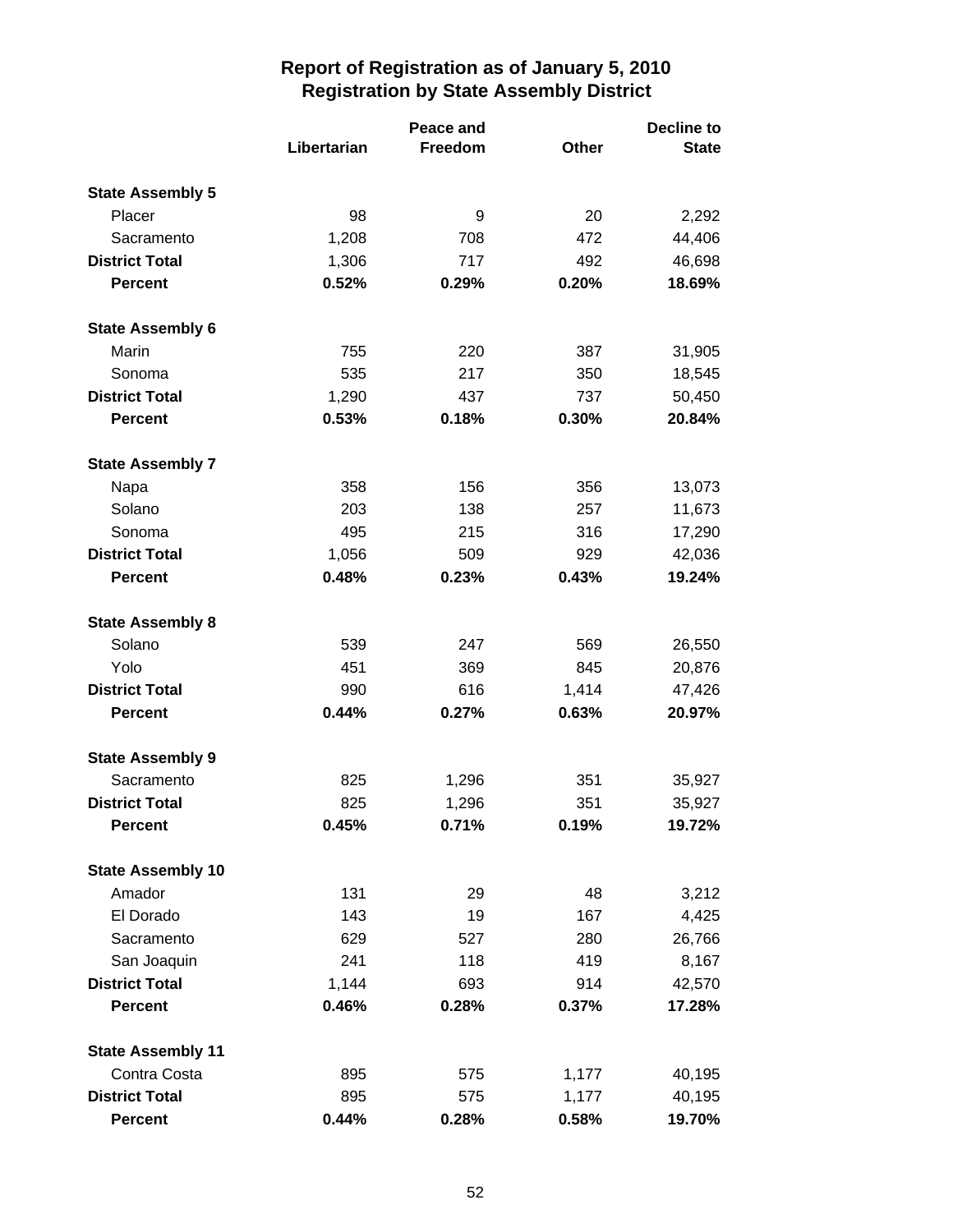|                          | <b>Total</b> |                   |            | American    |       |
|--------------------------|--------------|-------------------|------------|-------------|-------|
|                          | Registered   | <b>Democratic</b> | Republican | Independent | Green |
|                          |              |                   |            |             |       |
| <b>State Assembly 12</b> |              |                   |            |             |       |
| San Francisco            | 188,505      | 101,130           | 20,543     | 3,033       | 2,722 |
| San Mateo                | 24,056       | 13,883            | 3,021      | 390         | 161   |
| <b>District Total</b>    | 212,561      | 115,013           | 23,564     | 3,423       | 2,883 |
| <b>Percent</b>           |              | 54.11%            | 11.09%     | 1.61%       | 1.36% |
| <b>State Assembly 13</b> |              |                   |            |             |       |
| San Francisco            | 255,311      | 150,386           | 20,817     | 4,352       | 5,856 |
| <b>District Total</b>    | 255,311      | 150,386           | 20,817     | 4,352       | 5,856 |
| <b>Percent</b>           |              | 58.90%            | 8.15%      | 1.70%       | 2.29% |
| <b>State Assembly 14</b> |              |                   |            |             |       |
| Alameda                  | 113,563      | 74,572            | 6,496      | 1,370       | 3,502 |
| Contra Costa             | 136,300      | 78,527            | 25,997     | 2,361       | 1,467 |
| <b>District Total</b>    | 249,863      | 153,099           | 32,493     | 3,731       | 4,969 |
| <b>Percent</b>           |              | 61.27%            | 13.00%     | 1.49%       | 1.99% |
| <b>State Assembly 15</b> |              |                   |            |             |       |
| Alameda                  | 50,966       | 20,033            | 17,912     | 1,354       | 247   |
| Contra Costa             | 180,489      | 72,975            | 64,637     | 4,090       | 728   |
| Sacramento               | 58,646       | 23,596            | 22,017     | 1,539       | 199   |
| San Joaquin              | 11,129       | 5,837             | 2,986      | 225         | 27    |
| <b>District Total</b>    | 301,230      | 122,441           | 107,552    | 7,208       | 1,201 |
| <b>Percent</b>           |              | 40.65%            | 35.70%     | 2.39%       | 0.40% |
| <b>State Assembly 16</b> |              |                   |            |             |       |
| Alameda                  | 206,729      | 135,262           | 17,086     | 3,352       | 3,705 |
| <b>District Total</b>    | 206,729      | 135,262           | 17,086     | 3,352       | 3,705 |
| <b>Percent</b>           |              | 65.43%            | 8.26%      | 1.62%       | 1.79% |
| <b>State Assembly 17</b> |              |                   |            |             |       |
| Merced                   | 95,225       | 43,881            | 34,402     | 2,352       | 268   |
| San Joaquin              | 78,939       | 39,944            | 23,844     | 1,673       | 209   |
| <b>Stanislaus</b>        | 4,912        | 2,192             | 1,676      | 124         | 16    |
| <b>District Total</b>    | 179,076      | 86,017            | 59,922     | 4,149       | 493   |
| <b>Percent</b>           |              | 48.03%            | 33.46%     | 2.32%       | 0.28% |
| <b>State Assembly 18</b> |              |                   |            |             |       |
| Alameda                  | 204,252      | 115,648           | 37,616     | 4,292       | 1,240 |
| <b>District Total</b>    | 204,252      | 115,648           | 37,616     | 4,292       | 1,240 |
| <b>Percent</b>           |              | 56.62%            | 18.42%     | 2.10%       | 0.61% |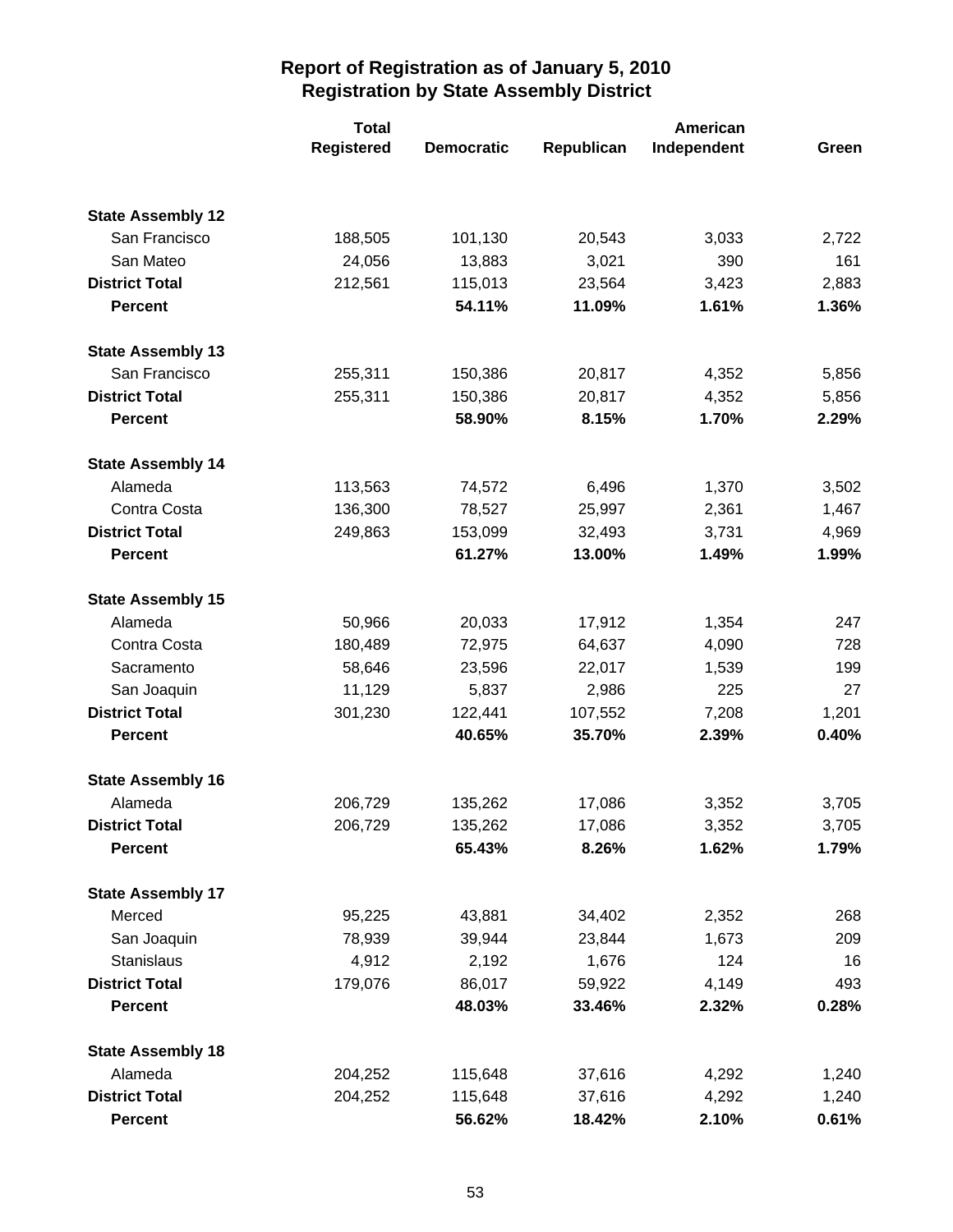|                          | Libertarian | Peace and<br>Freedom | <b>Decline to</b><br>Other<br><b>State</b> |        |  |
|--------------------------|-------------|----------------------|--------------------------------------------|--------|--|
|                          |             |                      |                                            |        |  |
| <b>State Assembly 12</b> |             |                      |                                            |        |  |
| San Francisco            | 817         | 610                  | 390                                        | 59,260 |  |
| San Mateo                | 64          | 73                   | 71                                         | 6,393  |  |
| <b>District Total</b>    | 881         | 683                  | 461                                        | 65,653 |  |
| <b>Percent</b>           | 0.41%       | 0.32%                | 0.22%                                      | 30.89% |  |
| <b>State Assembly 13</b> |             |                      |                                            |        |  |
| San Francisco            | 1,412       | 833                  | 505                                        | 71,150 |  |
| <b>District Total</b>    | 1,412       | 833                  | 505                                        | 71,150 |  |
| <b>Percent</b>           | 0.55%       | 0.33%                | 0.20%                                      | 27.87% |  |
| <b>State Assembly 14</b> |             |                      |                                            |        |  |
| Alameda                  | 486         | 431                  | 737                                        | 25,969 |  |
| Contra Costa             | 559         | 377                  | 863                                        | 26,149 |  |
| <b>District Total</b>    | 1,045       | 808                  | 1,600                                      | 52,118 |  |
| <b>Percent</b>           | 0.42%       | 0.32%                | 0.64%                                      | 20.86% |  |
| <b>State Assembly 15</b> |             |                      |                                            |        |  |
| Alameda                  | 232         | 70                   | 374                                        | 10,744 |  |
| Contra Costa             | 739         | 190                  | 979                                        | 36,151 |  |
| Sacramento               | 195         | 160                  | 84                                         | 10,856 |  |
| San Joaquin              | 25          | 28                   | 76                                         | 1,925  |  |
| <b>District Total</b>    | 1,191       | 448                  | 1,513                                      | 59,676 |  |
| <b>Percent</b>           | 0.40%       | 0.15%                | 0.50%                                      | 19.81% |  |
| <b>State Assembly 16</b> |             |                      |                                            |        |  |
| Alameda                  | 741         | 1,003                | 1,602                                      | 43,978 |  |
| <b>District Total</b>    | 741         | 1,003                | 1,602                                      | 43,978 |  |
| <b>Percent</b>           | 0.36%       | 0.49%                | 0.77%                                      | 21.27% |  |
| <b>State Assembly 17</b> |             |                      |                                            |        |  |
| Merced                   | 311         | 234                  | 125                                        | 13,652 |  |
| San Joaquin              | 248         | 200                  | 508                                        | 12,313 |  |
| <b>Stanislaus</b>        | 26          | 22                   | 37                                         | 819    |  |
| <b>District Total</b>    | 585         | 456                  | 670                                        | 26,784 |  |
| <b>Percent</b>           | 0.33%       | 0.25%                | 0.37%                                      | 14.96% |  |
| <b>State Assembly 18</b> |             |                      |                                            |        |  |
| Alameda                  | 802         | 601                  | 1,486                                      | 42,567 |  |
| <b>District Total</b>    | 802         | 601                  | 1,486                                      | 42,567 |  |
| Percent                  | 0.39%       | 0.29%                | 0.73%                                      | 20.84% |  |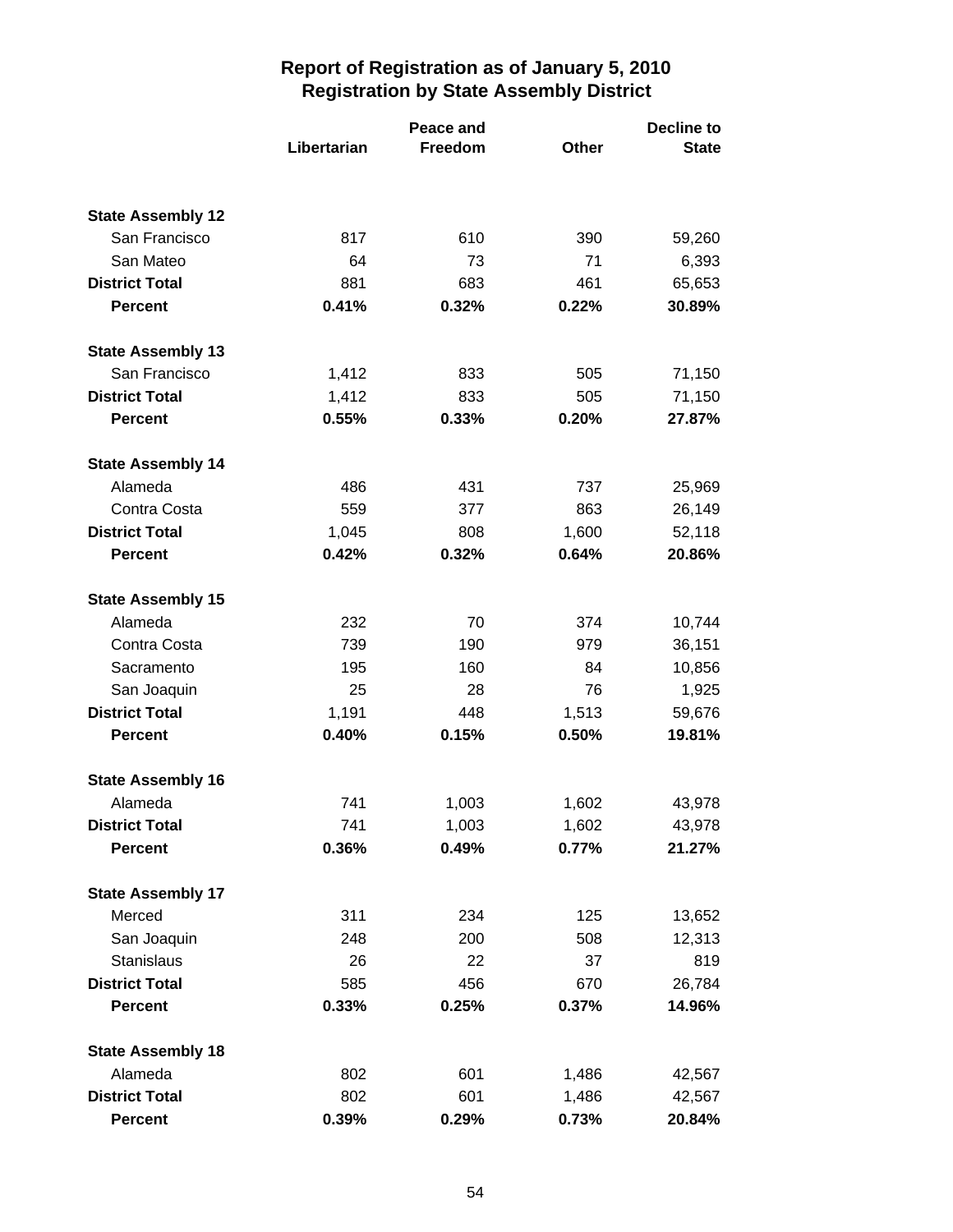|                          | <b>Total</b>      |                   |            | American    |       |
|--------------------------|-------------------|-------------------|------------|-------------|-------|
|                          | <b>Registered</b> | <b>Democratic</b> | Republican | Independent | Green |
|                          |                   |                   |            |             |       |
| <b>State Assembly 19</b> |                   |                   |            |             |       |
| San Mateo                | 211,154           | 110,853           | 42,492     | 4,292       | 1,626 |
| <b>District Total</b>    | 211,154           | 110,853           | 42,492     | 4,292       | 1,626 |
| <b>Percent</b>           |                   | 52.50%            | 20.12%     | 2.03%       | 0.77% |
| <b>State Assembly 20</b> |                   |                   |            |             |       |
| Alameda                  | 168,976           | 83,916            | 33,205     | 3,132       | 850   |
| Santa Clara              | 26,848            | 11,538            | 5,769      | 495         | 82    |
| <b>District Total</b>    | 195,824           | 95,454            | 38,974     | 3,627       | 932   |
| <b>Percent</b>           |                   | 48.74%            | 19.90%     | 1.85%       | 0.48% |
| <b>State Assembly 21</b> |                   |                   |            |             |       |
| San Mateo                | 102,950           | 52,329            | 25,029     | 1,803       | 761   |
| Santa Clara              | 125,969           | 56,652            | 35,396     | 1,863       | 802   |
| <b>District Total</b>    | 228,919           | 108,981           | 60,425     | 3,666       | 1,563 |
| <b>Percent</b>           |                   | 47.61%            | 26.40%     | 1.60%       | 0.68% |
| <b>State Assembly 22</b> |                   |                   |            |             |       |
| Santa Clara              | 181,530           | 81,334            | 38,063     | 3,095       | 1,136 |
| <b>District Total</b>    | 181,530           | 81,334            | 38,063     | 3,095       | 1,136 |
| <b>Percent</b>           |                   | 44.80%            | 20.97%     | 1.70%       | 0.63% |
| <b>State Assembly 23</b> |                   |                   |            |             |       |
| Santa Clara              | 144,752           | 74,682            | 26,929     | 3,151       | 765   |
| <b>District Total</b>    | 144,752           | 74,682            | 26,929     | 3,151       | 765   |
| <b>Percent</b>           |                   | 51.59%            | 18.60%     | 2.18%       | 0.53% |
| <b>State Assembly 24</b> |                   |                   |            |             |       |
| Santa Clara              | 214,988           | 100,709           | 55,003     | 4,510       | 1,269 |
| <b>District Total</b>    | 214,988           | 100,709           | 55,003     | 4,510       | 1,269 |
| <b>Percent</b>           |                   | 46.84%            | 25.58%     | 2.10%       | 0.59% |
| <b>State Assembly 25</b> |                   |                   |            |             |       |
| Calaveras                | 27,773            | 9,336             | 11,904     | 1,013       | 280   |
| Madera                   | 29,129            | 8,958             | 14,529     | 716         | 149   |
| Mariposa                 | 11,398            | 3,635             | 5,104      | 431         | 118   |
| Mono                     | 6,318             | 2,096             | 2,345      | 204         | 66    |
| Stanislaus               | 129,358           | 53,059            | 50,886     | 2,967       | 395   |
| Tuolumne                 | 31,433            | 10,837            | 13,390     | 1,069       | 241   |
| <b>District Total</b>    | 235,409           | 87,921            | 98,158     | 6,400       | 1,249 |
| <b>Percent</b>           |                   | 37.35%            | 41.70%     | 2.72%       | 0.53% |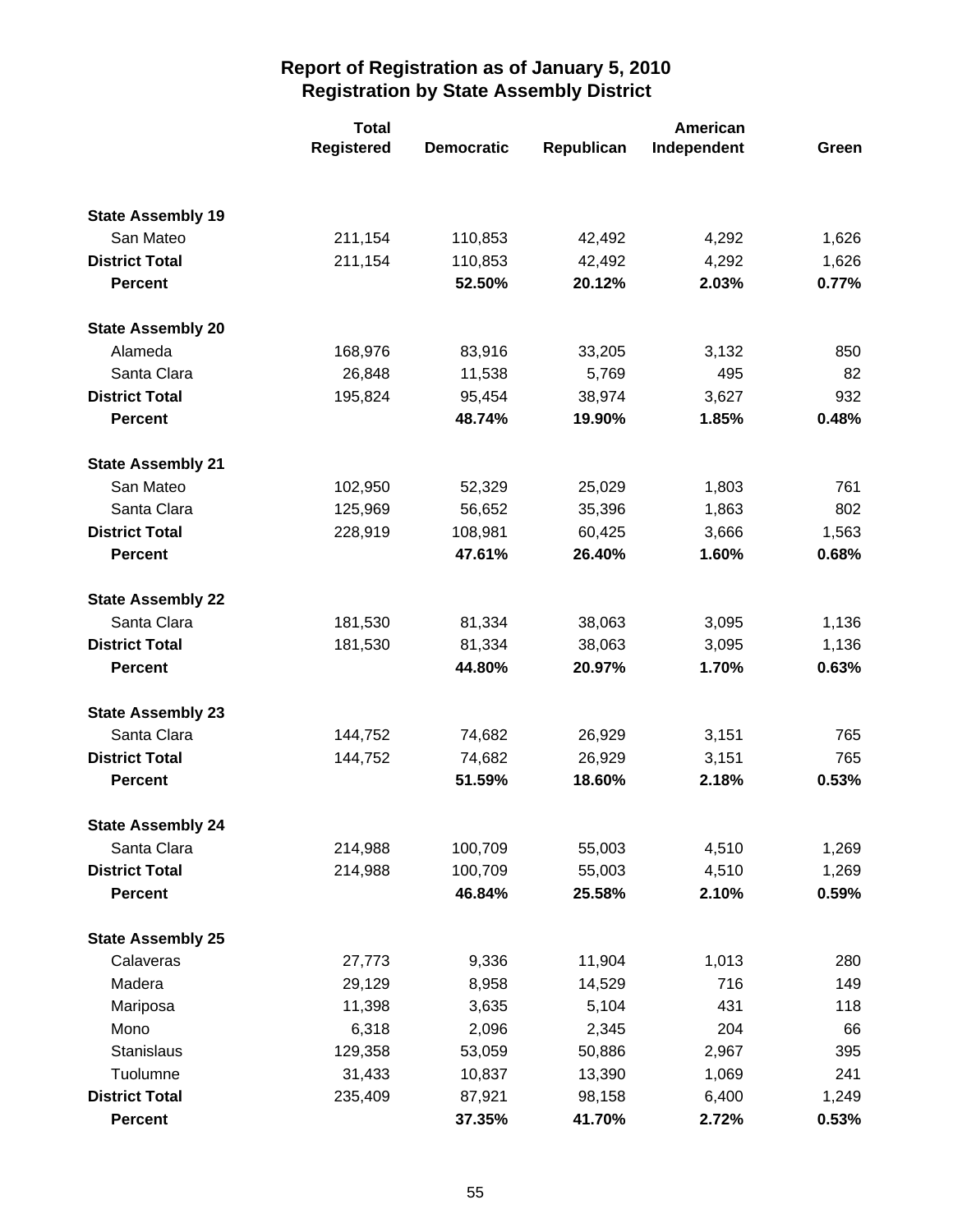|                          |             | Peace and | <b>Decline to</b> |              |  |
|--------------------------|-------------|-----------|-------------------|--------------|--|
|                          | Libertarian | Freedom   | Other             | <b>State</b> |  |
|                          |             |           |                   |              |  |
| <b>State Assembly 19</b> |             |           |                   |              |  |
| San Mateo                | 823         | 361       | 636               | 50,071       |  |
| <b>District Total</b>    | 823         | 361       | 636               | 50,071       |  |
| <b>Percent</b>           | 0.39%       | 0.17%     | 0.30%             | 23.71%       |  |
| <b>State Assembly 20</b> |             |           |                   |              |  |
| Alameda                  | 626         | 371       | 1,328             | 45,548       |  |
| Santa Clara              | 90          | 85        | 65                | 8,724        |  |
| <b>District Total</b>    | 716         | 456       | 1,393             | 54,272       |  |
| <b>Percent</b>           | 0.37%       | 0.23%     | 0.71%             | 27.71%       |  |
| <b>State Assembly 21</b> |             |           |                   |              |  |
| San Mateo                | 532         | 181       | 302               | 22,013       |  |
| Santa Clara              | 582         | 148       | 256               | 30,270       |  |
| <b>District Total</b>    | 1,114       | 329       | 558               | 52,283       |  |
| <b>Percent</b>           | 0.49%       | 0.14%     | 0.24%             | 22.84%       |  |
| <b>State Assembly 22</b> |             |           |                   |              |  |
| Santa Clara              | 1,061       | 311       | 426               | 56,104       |  |
| <b>District Total</b>    | 1,061       | 311       | 426               | 56,104       |  |
| <b>Percent</b>           | 0.58%       | 0.17%     | 0.23%             | 30.91%       |  |
| <b>State Assembly 23</b> |             |           |                   |              |  |
| Santa Clara              | 664         | 596       | 327               | 37,638       |  |
| <b>District Total</b>    | 664         | 596       | 327               | 37,638       |  |
| <b>Percent</b>           | 0.46%       | 0.41%     | 0.23%             | 26.00%       |  |
| <b>State Assembly 24</b> |             |           |                   |              |  |
| Santa Clara              | 1,227       | 453       | 515               | 51,302       |  |
| <b>District Total</b>    | 1,227       | 453       | 515               | 51,302       |  |
| <b>Percent</b>           | 0.57%       | 0.21%     | 0.24%             | 23.86%       |  |
| <b>State Assembly 25</b> |             |           |                   |              |  |
| Calaveras                | 312         | 64        | 133               | 4,731        |  |
| Madera                   | 165         | 57        | 142               | 4,413        |  |
| Mariposa                 | 82          | 26        | 113               | 1,889        |  |
| Mono                     | 48          | 23        | 6                 | 1,530        |  |
| Stanislaus               | 527         | 386       | 1,387             | 19,751       |  |
| Tuolumne                 | 196         | 73        | 76                | 5,551        |  |
| <b>District Total</b>    | 1,330       | 629       | 1,857             | 37,865       |  |
| <b>Percent</b>           | 0.56%       | 0.27%     | 0.79%             | 16.08%       |  |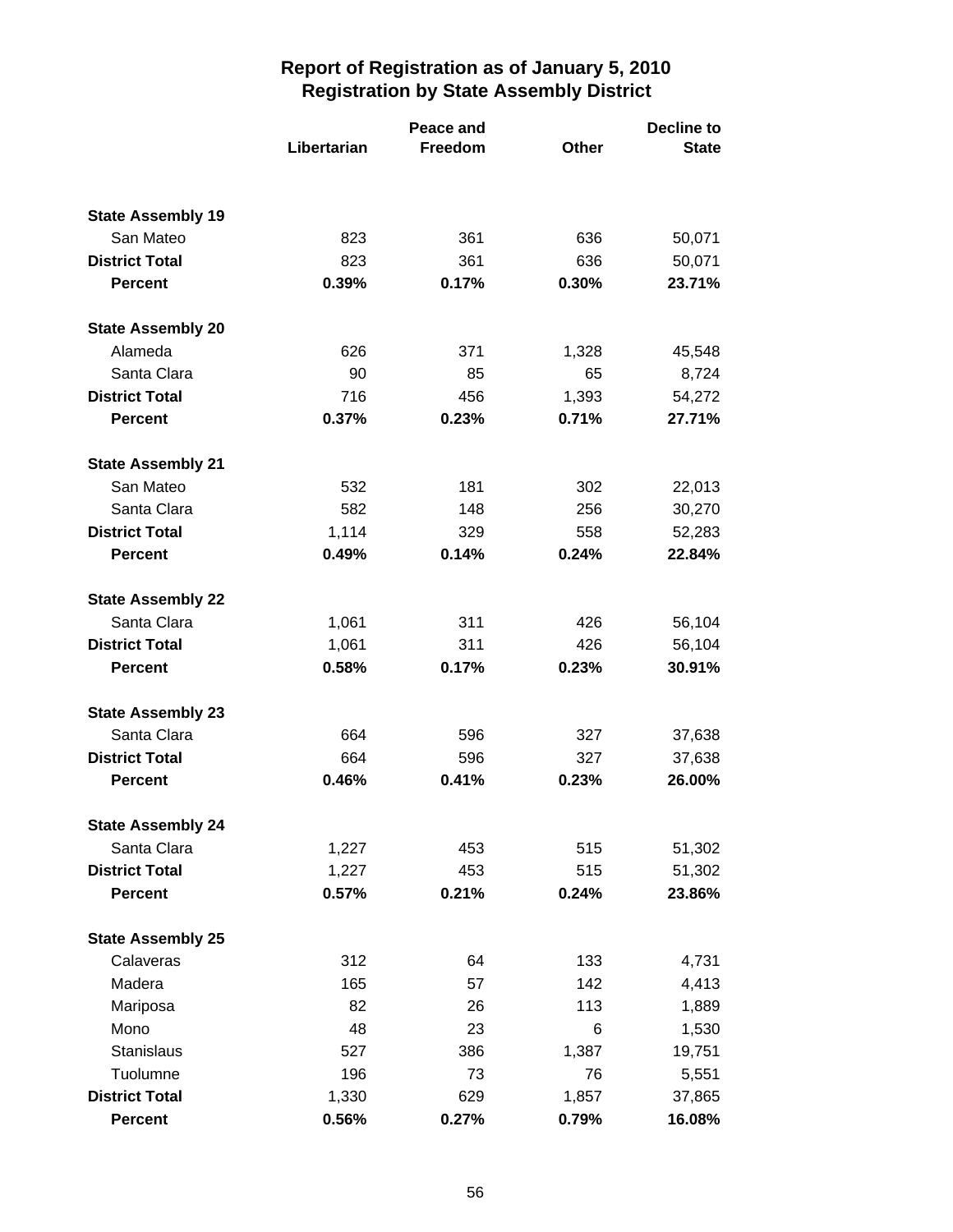|                          | <b>Total</b>      |                   |            | American    |             |  |
|--------------------------|-------------------|-------------------|------------|-------------|-------------|--|
|                          | <b>Registered</b> | <b>Democratic</b> | Republican | Independent | Green       |  |
|                          |                   |                   |            |             |             |  |
| <b>State Assembly 26</b> |                   |                   |            |             |             |  |
| San Joaquin              | 110,511           | 44,232            | 46,329     | 2,622       | 304         |  |
| <b>Stanislaus</b>        | 83,963            | 38,133            | 29,277     | 1,754       | 300         |  |
| <b>District Total</b>    | 194,474           | 82,365            | 75,606     | 4,376       | 604         |  |
| <b>Percent</b>           |                   | 42.35%            | 38.88%     | 2.25%       | 0.31%       |  |
| <b>State Assembly 27</b> |                   |                   |            |             |             |  |
| Monterey                 | 85,999            | 40,195            | 24,884     | 1,970       | 823         |  |
| Santa Clara              | 27,422            | 11,326            | 9,435      | 672         | 135         |  |
| Santa Cruz               | 126,718           | 68,189            | 23,412     | 2,595       | 3,023       |  |
| <b>District Total</b>    | 240,139           | 119,710           | 57,731     | 5,237       | 3,981       |  |
| <b>Percent</b>           |                   | 49.85%            | 24.04%     | 2.18%       | 1.66%       |  |
| <b>State Assembly 28</b> |                   |                   |            |             |             |  |
| Monterey                 | 71,828            | 42,175            | 16,475     | 1,263       | 241         |  |
| San Benito               | 24,117            | 11,491            | 7,420      | 534         | 112         |  |
| Santa Clara              | 39,652            | 18,704            | 9,850      | 766         | 146         |  |
| Santa Cruz               | 20,009            | 12,556            | 3,130      | 312         | 169         |  |
| <b>District Total</b>    | 155,606           | 84,926            | 36,875     | 2,875       | 668         |  |
| <b>Percent</b>           |                   | 54.58%            | 23.70%     | 1.85%       | 0.43%       |  |
| <b>State Assembly 29</b> |                   |                   |            |             |             |  |
| Fresno                   | 216,449           | 75,207            | 102,401    | 4,941       | 931         |  |
| Madera                   | 24,265            | 9,772             | 9,910      | 499         | 58          |  |
| Tulare                   | 0                 | $\mathbf 0$       | 0          | 0           | $\mathbf 0$ |  |
| <b>District Total</b>    | 240,714           | 84,979            | 112,311    | 5,440       | 989         |  |
| <b>Percent</b>           |                   | 35.30%            | 46.66%     | 2.26%       | 0.41%       |  |
| <b>State Assembly 30</b> |                   |                   |            |             |             |  |
| Fresno                   | 16,629            | 5,741             | 7,769      | 426         | 44          |  |
| Kern                     | 54,587            | 32,244            | 12,981     | 1,141       | 79          |  |
| Kings                    | 50,600            | 18,629            | 22,811     | 1,234       | 120         |  |
| Tulare                   | 9,575             | 3,990             | 3,903      | 190         | 15          |  |
| <b>District Total</b>    | 131,391           | 60,604            | 47,464     | 2,991       | 258         |  |
| <b>Percent</b>           |                   | 46.12%            | 36.12%     | 2.28%       | 0.20%       |  |
| <b>State Assembly 31</b> |                   |                   |            |             |             |  |
| Fresno                   | 151,761           | 76,951            | 48,368     | 3,030       | 591         |  |
| Tulare                   | 10,003            | 4,571             | 3,963      | 178         | 16          |  |
| <b>District Total</b>    | 161,764           | 81,522            | 52,331     | 3,208       | 607         |  |
| <b>Percent</b>           |                   | 50.40%            | 32.35%     | 1.98%       | 0.38%       |  |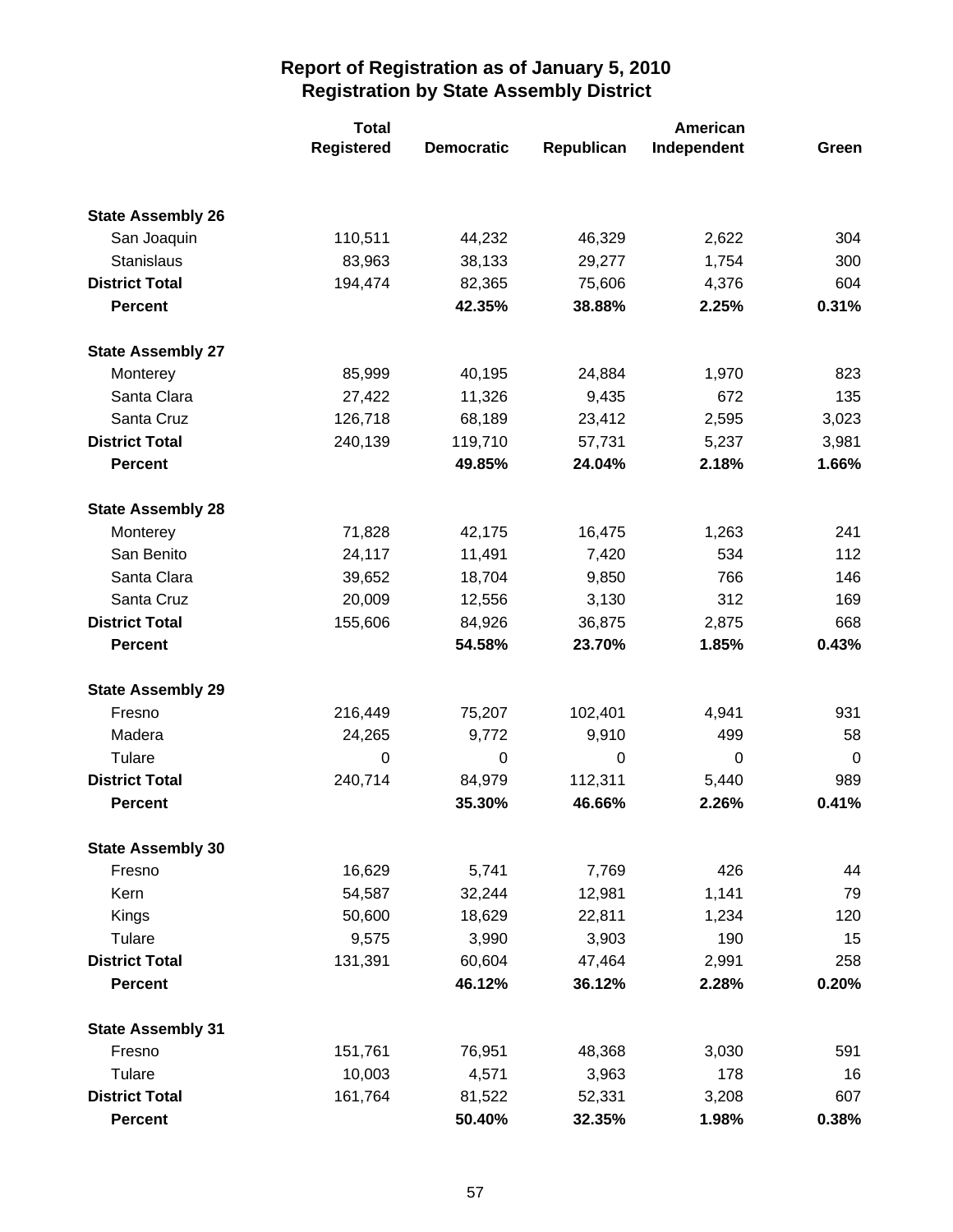|                          |             | Peace and |              | Decline to   |  |
|--------------------------|-------------|-----------|--------------|--------------|--|
|                          | Libertarian | Freedom   | <b>Other</b> | <b>State</b> |  |
|                          |             |           |              |              |  |
| <b>State Assembly 26</b> |             |           |              |              |  |
| San Joaquin              | 397         | 252       | 804          | 15,571       |  |
| <b>Stanislaus</b>        | 296         | 333       | 841          | 13,029       |  |
| <b>District Total</b>    | 693         | 585       | 1,645        | 28,600       |  |
| <b>Percent</b>           | 0.36%       | 0.30%     | 0.85%        | 14.71%       |  |
| <b>State Assembly 27</b> |             |           |              |              |  |
| Monterey                 | 413         | 167       | 176          | 17,371       |  |
| Santa Clara              | 126         | 46        | 48           | 5,634        |  |
| Santa Cruz               | 1,078       | 370       | 5,406        | 22,645       |  |
| <b>District Total</b>    | 1,617       | 583       | 5,630        | 45,650       |  |
| <b>Percent</b>           | 0.67%       | 0.24%     | 2.34%        | 19.01%       |  |
| <b>State Assembly 28</b> |             |           |              |              |  |
| Monterey                 | 211         | 175       | 132          | 11,156       |  |
| San Benito               | 99          | 55        | 112          | 4,294        |  |
| Santa Clara              | 162         | 97        | 69           | 9,858        |  |
| Santa Cruz               | 59          | 90        | 1,056        | 2,637        |  |
| <b>District Total</b>    | 531         | 417       | 1,369        | 27,945       |  |
| <b>Percent</b>           | 0.34%       | 0.27%     | 0.88%        | 17.96%       |  |
| <b>State Assembly 29</b> |             |           |              |              |  |
| Fresno                   | 890         | 354       | 6,579        | 25,146       |  |
| Madera                   | 65          | 59        | 120          | 3,782        |  |
| Tulare                   | 0           | 0         | 0            | 0            |  |
| <b>District Total</b>    | 955         | 413       | 6,699        | 28,928       |  |
| <b>Percent</b>           | 0.40%       | 0.17%     | 2.78%        | 12.02%       |  |
| <b>State Assembly 30</b> |             |           |              |              |  |
| Fresno                   | 69          | 43        | 542          | 1,995        |  |
| Kern                     | 149         | 218       | 85           | 7,690        |  |
| Kings                    | 169         | 65        | 341          | 7,231        |  |
| Tulare                   | 36          | 35        | 19           | 1,387        |  |
| <b>District Total</b>    | 423         | 361       | 987          | 18,303       |  |
| <b>Percent</b>           | 0.32%       | 0.27%     | 0.75%        | 13.93%       |  |
| <b>State Assembly 31</b> |             |           |              |              |  |
| Fresno                   | 474         | 457       | 5,285        | 16,605       |  |
| Tulare                   | 16          | 22        | 17           | 1,220        |  |
| <b>District Total</b>    | 490         | 479       | 5,302        | 17,825       |  |
| <b>Percent</b>           | 0.30%       | 0.30%     | 3.28%        | 11.02%       |  |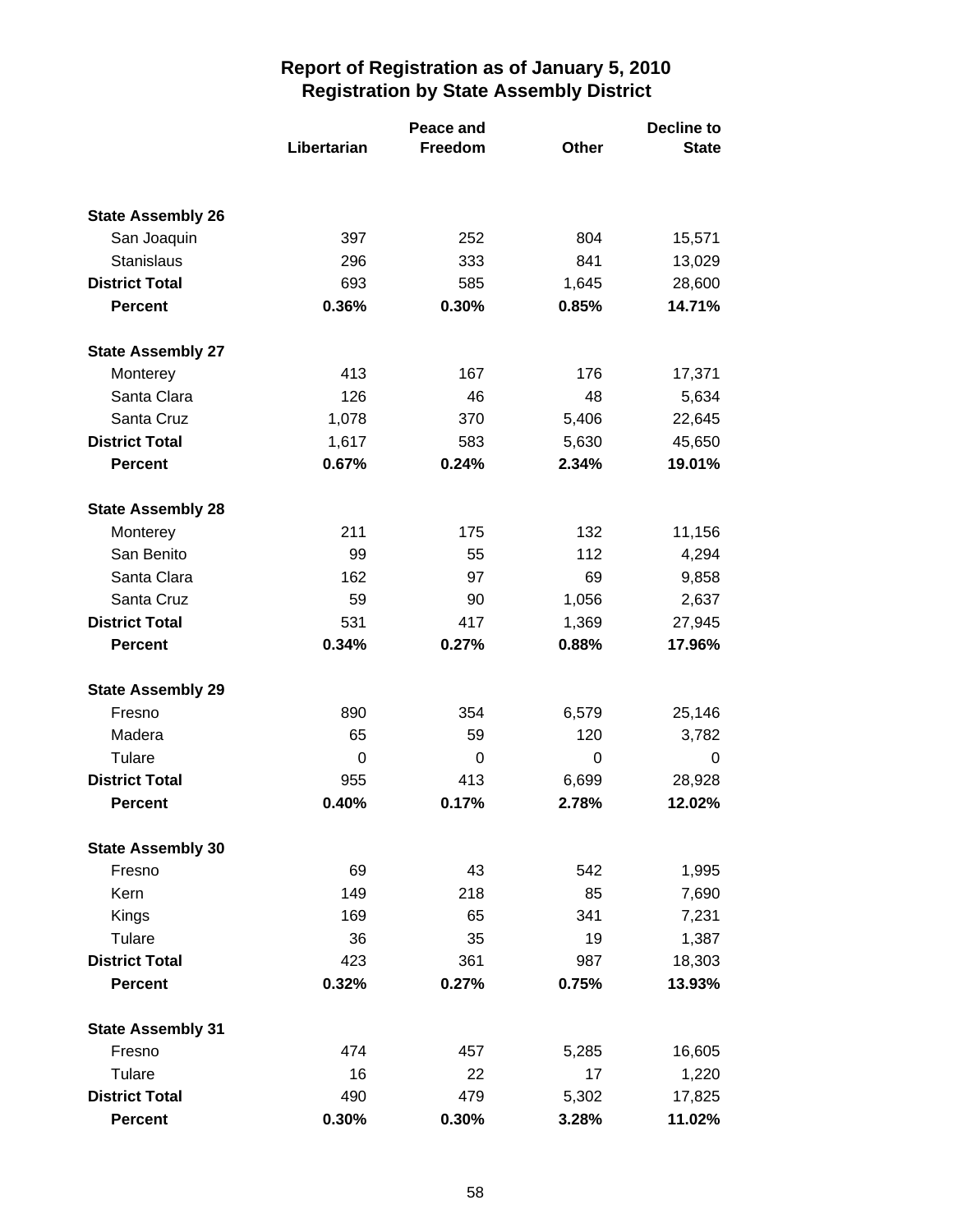|                          | <b>Total</b>      |                   |            | American    |       |
|--------------------------|-------------------|-------------------|------------|-------------|-------|
|                          | <b>Registered</b> | <b>Democratic</b> | Republican | Independent | Green |
|                          |                   |                   |            |             |       |
| <b>State Assembly 32</b> |                   |                   |            |             |       |
| Kern                     | 235,808           | 73,494            | 115,665    | 6,838       | 620   |
| San Bernardino           | 721               | 256               | 263        | 47          | 2     |
| <b>District Total</b>    | 236,529           | 73,750            | 115,928    | 6,885       | 622   |
| <b>Percent</b>           |                   | 31.18%            | 49.01%     | 2.91%       | 0.26% |
| <b>State Assembly 33</b> |                   |                   |            |             |       |
| San Luis Obispo          | 153,116           | 54,878            | 61,072     | 3,432       | 1,479 |
| Santa Barbara            | 71,014            | 25,552            | 29,630     | 1,829       | 205   |
| <b>District Total</b>    | 224,130           | 80,430            | 90,702     | 5,261       | 1,684 |
| <b>Percent</b>           |                   | 35.89%            | 40.47%     | 2.35%       | 0.75% |
| <b>State Assembly 34</b> |                   |                   |            |             |       |
| Inyo                     | 9,414             | 3,105             | 4,218      | 307         | 87    |
| Kern                     | 15,887            | 4,931             | 6,801      | 679         | 37    |
| San Bernardino           | 21,271            | 8,073             | 7,481      | 1,025       | 78    |
| Tulare                   | 126,181           | 42,617            | 58,656     | 3,429       | 427   |
| <b>District Total</b>    | 172,753           | 58,726            | 77,156     | 5,440       | 629   |
| <b>Percent</b>           |                   | 33.99%            | 44.66%     | 3.15%       | 0.36% |
| <b>State Assembly 35</b> |                   |                   |            |             |       |
| Santa Barbara            | 129,241           | 61,024            | 34,783     | 2,519       | 1,478 |
| Ventura                  | 103,060           | 50,539            | 29,233     | 1,970       | 715   |
| <b>District Total</b>    | 232,301           | 111,563           | 64,016     | 4,489       | 2,193 |
| <b>Percent</b>           |                   | 48.03%            | 27.56%     | 1.93%       | 0.94% |
| <b>State Assembly 36</b> |                   |                   |            |             |       |
| Los Angeles              | 149,200           | 58,938            | 59,076     | 4,404       | 431   |
| San Bernardino           | 75,074            | 28,347            | 29,032     | 2,837       | 202   |
| <b>District Total</b>    | 224,274           | 87,285            | 88,108     | 7,241       | 633   |
| <b>Percent</b>           |                   | 38.92%            | 39.29%     | 3.23%       | 0.28% |
| <b>State Assembly 37</b> |                   |                   |            |             |       |
| Kern                     | 4                 | 1                 | 2          | $\pmb{0}$   | 0     |
| Los Angeles              | 38,961            | 14,699            | 14,874     | 916         | 201   |
| Ventura                  | 215,921           | 76,715            | 89,739     | 4,739       | 1,190 |
| <b>District Total</b>    | 254,886           | 91,415            | 104,615    | 5,655       | 1,391 |
| <b>Percent</b>           |                   | 35.87%            | 41.04%     | 2.22%       | 0.55% |
| <b>State Assembly 38</b> |                   |                   |            |             |       |
| Los Angeles              | 216,153           | 81,623            | 83,455     | 5,013       | 947   |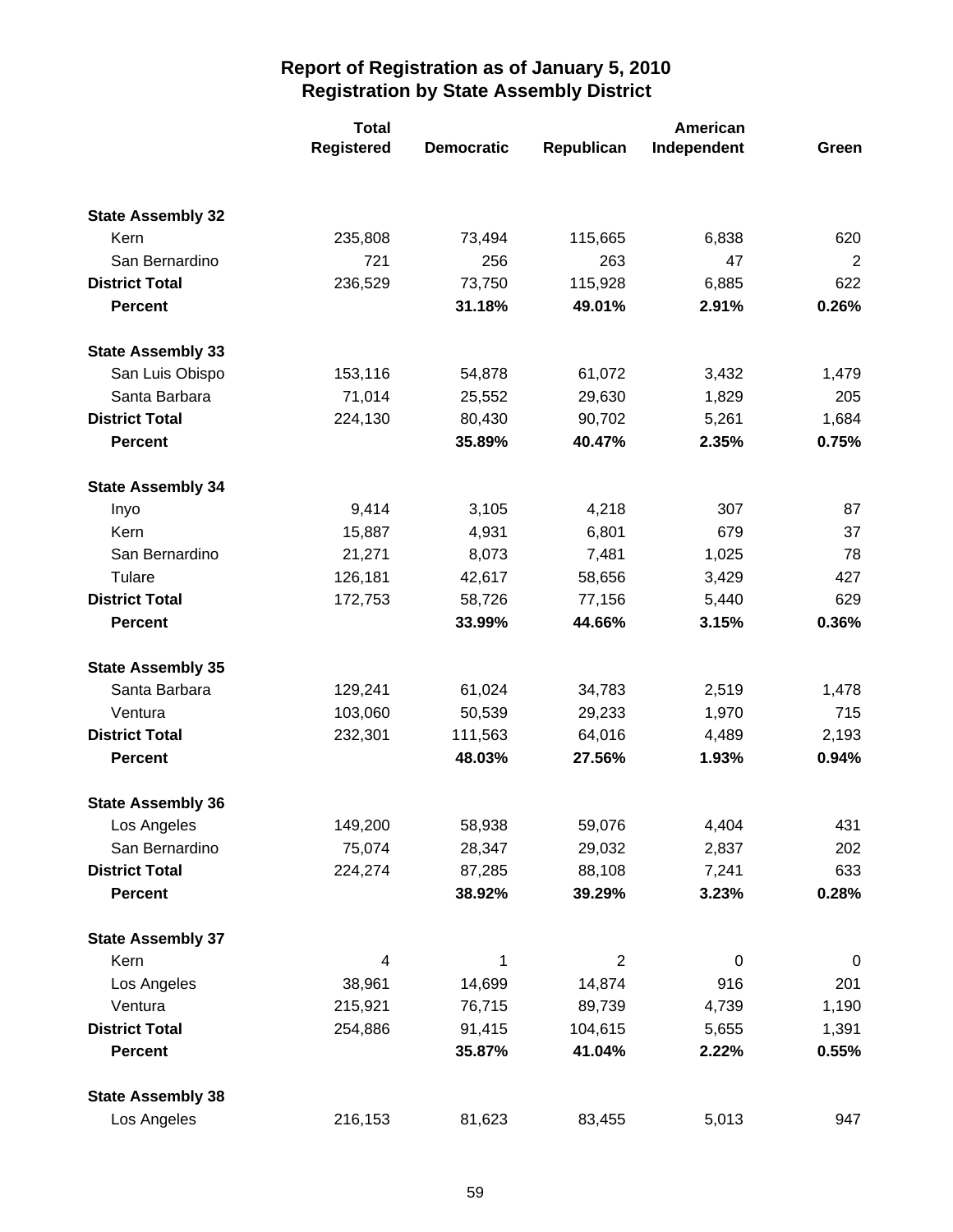|                          |             | Peace and |       | <b>Decline to</b> |  |
|--------------------------|-------------|-----------|-------|-------------------|--|
|                          | Libertarian | Freedom   | Other | <b>State</b>      |  |
|                          |             |           |       |                   |  |
| <b>State Assembly 32</b> |             |           |       |                   |  |
| Kern                     | 1,177       | 468       | 319   | 37,227            |  |
| San Bernardino           | 9           | 1         | 2     | 141               |  |
| <b>District Total</b>    | 1,186       | 469       | 321   | 37,368            |  |
| <b>Percent</b>           | 0.50%       | 0.20%     | 0.14% | 15.80%            |  |
| <b>State Assembly 33</b> |             |           |       |                   |  |
| San Luis Obispo          | 994         | 308       | 2,434 | 28,519            |  |
| Santa Barbara            | 323         | 170       | 753   | 12,552            |  |
| <b>District Total</b>    | 1,317       | 478       | 3,187 | 41,071            |  |
| <b>Percent</b>           | 0.59%       | 0.21%     | 1.42% | 18.32%            |  |
| <b>State Assembly 34</b> |             |           |       |                   |  |
| Inyo                     | 59          | 20        | 28    | 1,590             |  |
| Kern                     | 84          | 43        | 26    | 3,286             |  |
| San Bernardino           | 130         | 51        | 81    | 4,352             |  |
| Tulare                   | 463         | 309       | 275   | 20,005            |  |
| <b>District Total</b>    | 736         | 423       | 410   | 29,233            |  |
| <b>Percent</b>           | 0.43%       | 0.24%     | 0.24% | 16.92%            |  |
| <b>State Assembly 35</b> |             |           |       |                   |  |
| Santa Barbara            | 800         | 243       | 1,477 | 26,917            |  |
| Ventura                  | 484         | 300       | 1,282 | 18,537            |  |
| <b>District Total</b>    | 1,284       | 543       | 2,759 | 45,454            |  |
| <b>Percent</b>           | 0.55%       | 0.23%     | 1.19% | 19.57%            |  |
| <b>State Assembly 36</b> |             |           |       |                   |  |
| Los Angeles              | 611         | 423       | 1,164 | 24,153            |  |
| San Bernardino           | 423         | 218       | 347   | 13,668            |  |
| <b>District Total</b>    | 1,034       | 641       | 1,511 | 37,821            |  |
| <b>Percent</b>           | 0.46%       | 0.29%     | 0.67% | 16.86%            |  |
| <b>State Assembly 37</b> |             |           |       |                   |  |
| Kern                     | 0           | 0         | 0     | 1                 |  |
| Los Angeles              | 216         | 108       | 364   | 7,583             |  |
| Ventura                  | 1,096       | 333       | 2,797 | 39,312            |  |
| <b>District Total</b>    | 1,312       | 441       | 3,161 | 46,896            |  |
| <b>Percent</b>           | 0.51%       | 0.17%     | 1.24% | 18.40%            |  |
| <b>State Assembly 38</b> |             |           |       |                   |  |
| Los Angeles              | 1,116       | 547       | 2,077 | 41,375            |  |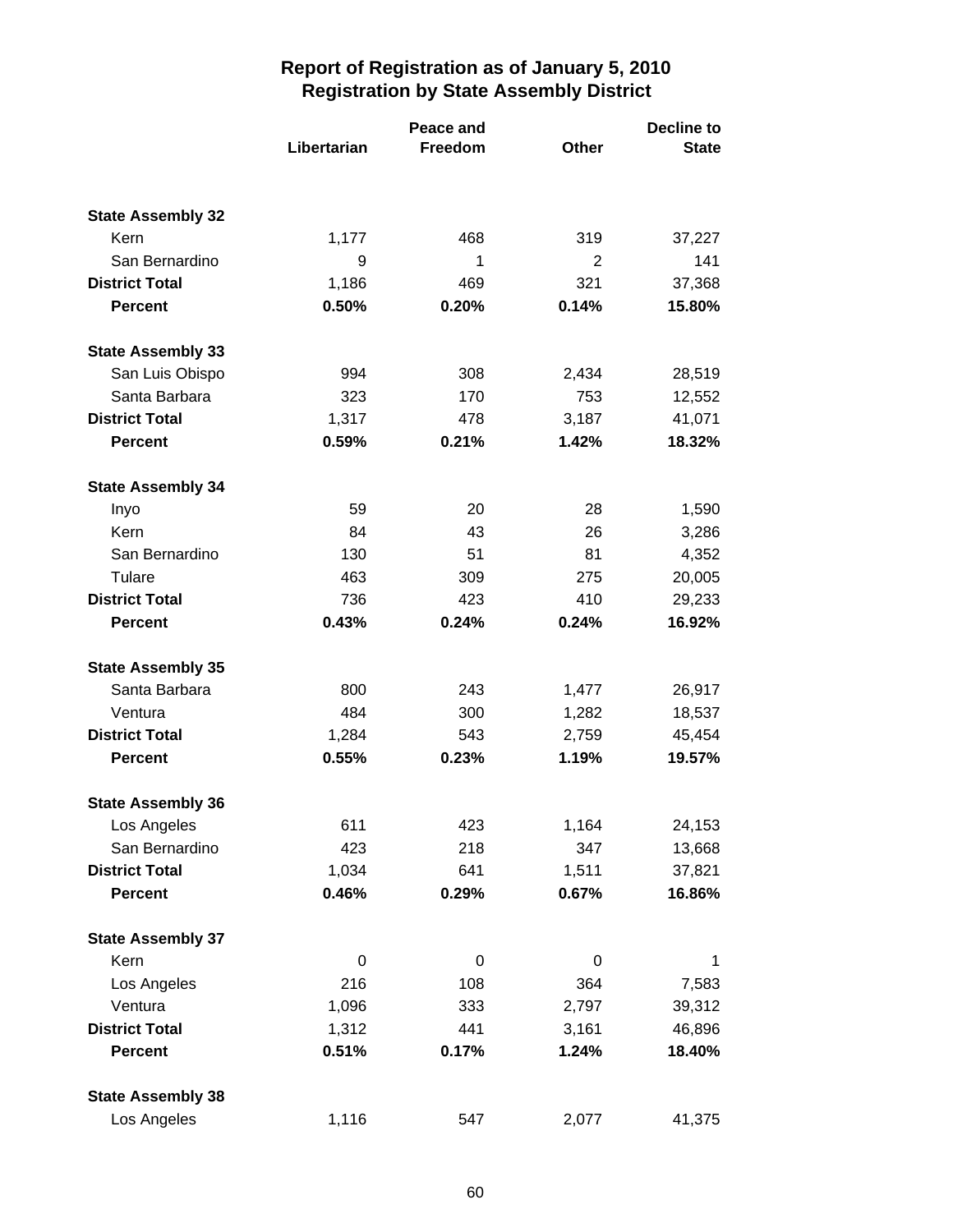|                          | <b>Total</b>      |                   |            | American    |       |
|--------------------------|-------------------|-------------------|------------|-------------|-------|
|                          | <b>Registered</b> | <b>Democratic</b> | Republican | Independent | Green |
| Ventura                  | 44,371            | 14,340            | 19,772     | 1,055       | 184   |
| <b>District Total</b>    | 260,524           | 95,963            | 103,227    | 6,068       | 1,131 |
| <b>Percent</b>           |                   | 36.83%            | 39.62%     | 2.33%       | 0.43% |
| <b>State Assembly 39</b> |                   |                   |            |             |       |
| Los Angeles              | 131,070           | 77,512            | 20,607     | 2,683       | 603   |
| <b>District Total</b>    | 131,070           | 77,512            | 20,607     | 2,683       | 603   |
| <b>Percent</b>           |                   | 59.14%            | 15.72%     | 2.05%       | 0.46% |
| <b>State Assembly 40</b> |                   |                   |            |             |       |
| Los Angeles              | 184,511           | 92,243            | 45,914     | 3,911       | 971   |
| <b>District Total</b>    | 184,511           | 92,243            | 45,914     | 3,911       | 971   |
| <b>Percent</b>           |                   | 49.99%            | 24.88%     | 2.12%       | 0.53% |
| <b>State Assembly 41</b> |                   |                   |            |             |       |
| Los Angeles              | 195,429           | 97,382            | 48,716     | 3,628       | 1,493 |
| Ventura                  | 55,544            | 26,395            | 15,801     | 1,139       | 292   |
| <b>District Total</b>    | 250,973           | 123,777           | 64,517     | 4,767       | 1,785 |
| <b>Percent</b>           |                   | 49.32%            | 25.71%     | 1.90%       | 0.71% |
| <b>State Assembly 42</b> |                   |                   |            |             |       |
| Los Angeles              | 266,059           | 145,326           | 48,290     | 4,911       | 1,675 |
| <b>District Total</b>    | 266,059           | 145,326           | 48,290     | 4,911       | 1,675 |
| <b>Percent</b>           |                   | 54.62%            | 18.15%     | 1.85%       | 0.63% |
| <b>State Assembly 43</b> |                   |                   |            |             |       |
| Los Angeles              | 200,168           | 93,826            | 49,539     | 4,111       | 1,351 |
| <b>District Total</b>    | 200,168           | 93,826            | 49,539     | 4,111       | 1,351 |
| <b>Percent</b>           |                   | 46.87%            | 24.75%     | 2.05%       | 0.67% |
| <b>State Assembly 44</b> |                   |                   |            |             |       |
| Los Angeles              | 229,710           | 107,394           | 62,662     | 3,870       | 1,477 |
| <b>District Total</b>    | 229,710           | 107,394           | 62,662     | 3,870       | 1,477 |
| <b>Percent</b>           |                   | 46.75%            | 27.28%     | 1.68%       | 0.64% |
| <b>State Assembly 45</b> |                   |                   |            |             |       |
| Los Angeles              | 145,582           | 86,156            | 18,347     | 2,573       | 1,349 |
| <b>District Total</b>    | 145,582           | 86,156            | 18,347     | 2,573       | 1,349 |
| <b>Percent</b>           |                   | 59.18%            | 12.60%     | 1.77%       | 0.93% |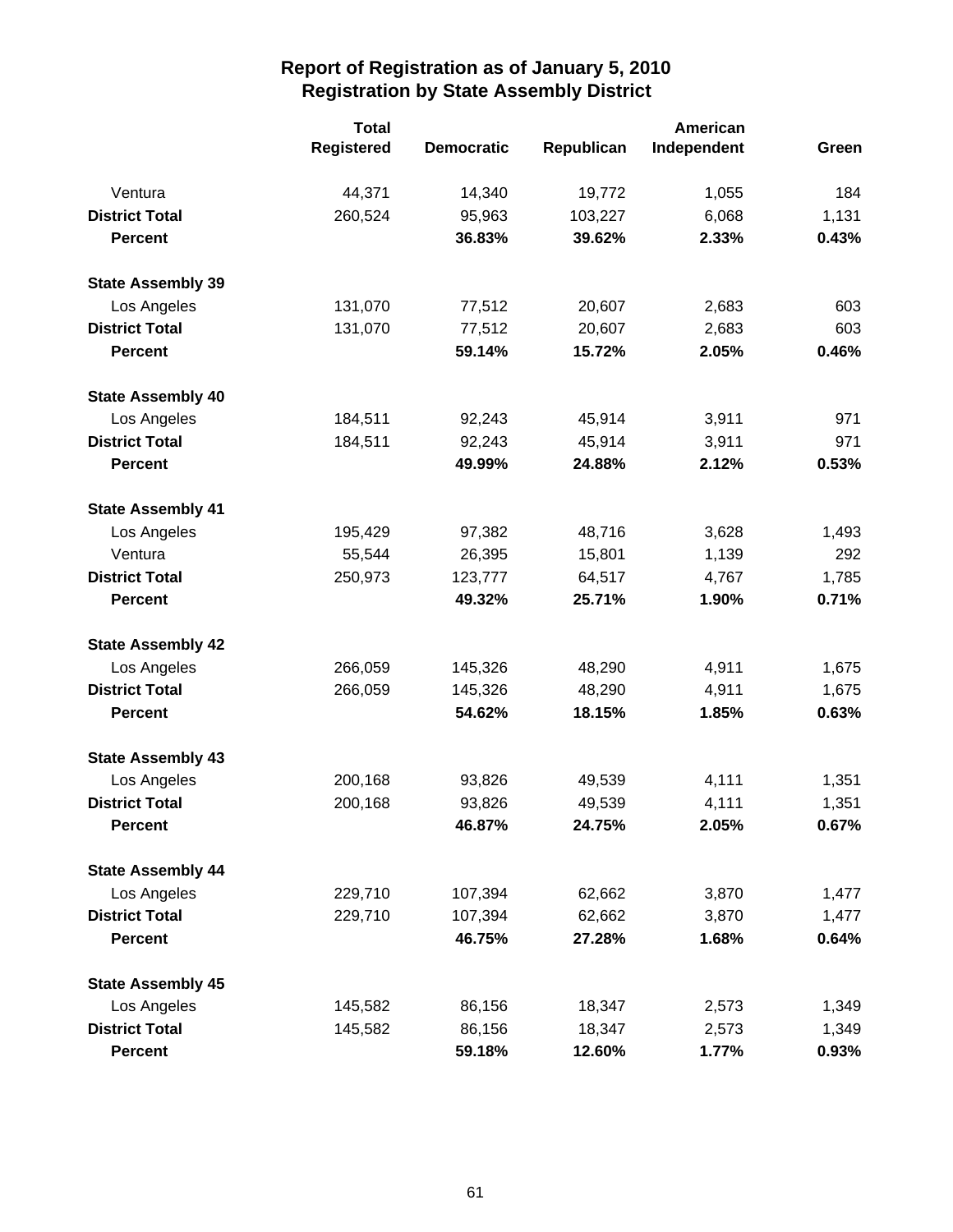|                          |             | Peace and | <b>Decline to</b> |              |  |
|--------------------------|-------------|-----------|-------------------|--------------|--|
|                          | Libertarian | Freedom   | Other             | <b>State</b> |  |
| Ventura                  | 270         | 69        | 520               | 8,161        |  |
| <b>District Total</b>    | 1,386       | 616       | 2,597             | 49,536       |  |
| <b>Percent</b>           | 0.53%       | 0.24%     | 1.00%             | 19.01%       |  |
| <b>State Assembly 39</b> |             |           |                   |              |  |
| Los Angeles              | 563         | 897       | 914               | 27,291       |  |
| <b>District Total</b>    | 563         | 897       | 914               | 27,291       |  |
| <b>Percent</b>           | 0.43%       | 0.68%     | 0.70%             | 20.82%       |  |
| <b>State Assembly 40</b> |             |           |                   |              |  |
| Los Angeles              | 893         | 862       | 1,845             | 37,872       |  |
| <b>District Total</b>    | 893         | 862       | 1,845             | 37,872       |  |
| <b>Percent</b>           | 0.48%       | 0.47%     | 1.00%             | 20.53%       |  |
| <b>State Assembly 41</b> |             |           |                   |              |  |
| Los Angeles              | 1,057       | 489       | 2,310             | 40,354       |  |
| Ventura                  | 262         | 152       | 662               | 10,841       |  |
| <b>District Total</b>    | 1,319       | 641       | 2,972             | 51,195       |  |
| <b>Percent</b>           | 0.53%       | 0.26%     | 1.18%             | 20.40%       |  |
| <b>State Assembly 42</b> |             |           |                   |              |  |
| Los Angeles              | 1,430       | 614       | 3,266             | 60,547       |  |
| <b>District Total</b>    | 1,430       | 614       | 3,266             | 60,547       |  |
| <b>Percent</b>           | 0.54%       | 0.23%     | 1.23%             | 22.76%       |  |
| <b>State Assembly 43</b> |             |           |                   |              |  |
| Los Angeles              | 1,063       | 782       | 2,161             | 47,335       |  |
| <b>District Total</b>    | 1,063       | 782       | 2,161             | 47,335       |  |
| <b>Percent</b>           | 0.53%       | 0.39%     | 1.08%             | 23.65%       |  |
| <b>State Assembly 44</b> |             |           |                   |              |  |
| Los Angeles              | 1,009       | 845       | 1,906             | 50,547       |  |
| <b>District Total</b>    | 1,009       | 845       | 1,906             | 50,547       |  |
| <b>Percent</b>           | 0.44%       | 0.37%     | 0.83%             | 22.00%       |  |
| <b>State Assembly 45</b> |             |           |                   |              |  |
| Los Angeles              | 705         | 1,201     | 1,188             | 34,063       |  |
| <b>District Total</b>    | 705         | 1,201     | 1,188             | 34,063       |  |
| <b>Percent</b>           | 0.48%       | 0.82%     | 0.82%             | 23.40%       |  |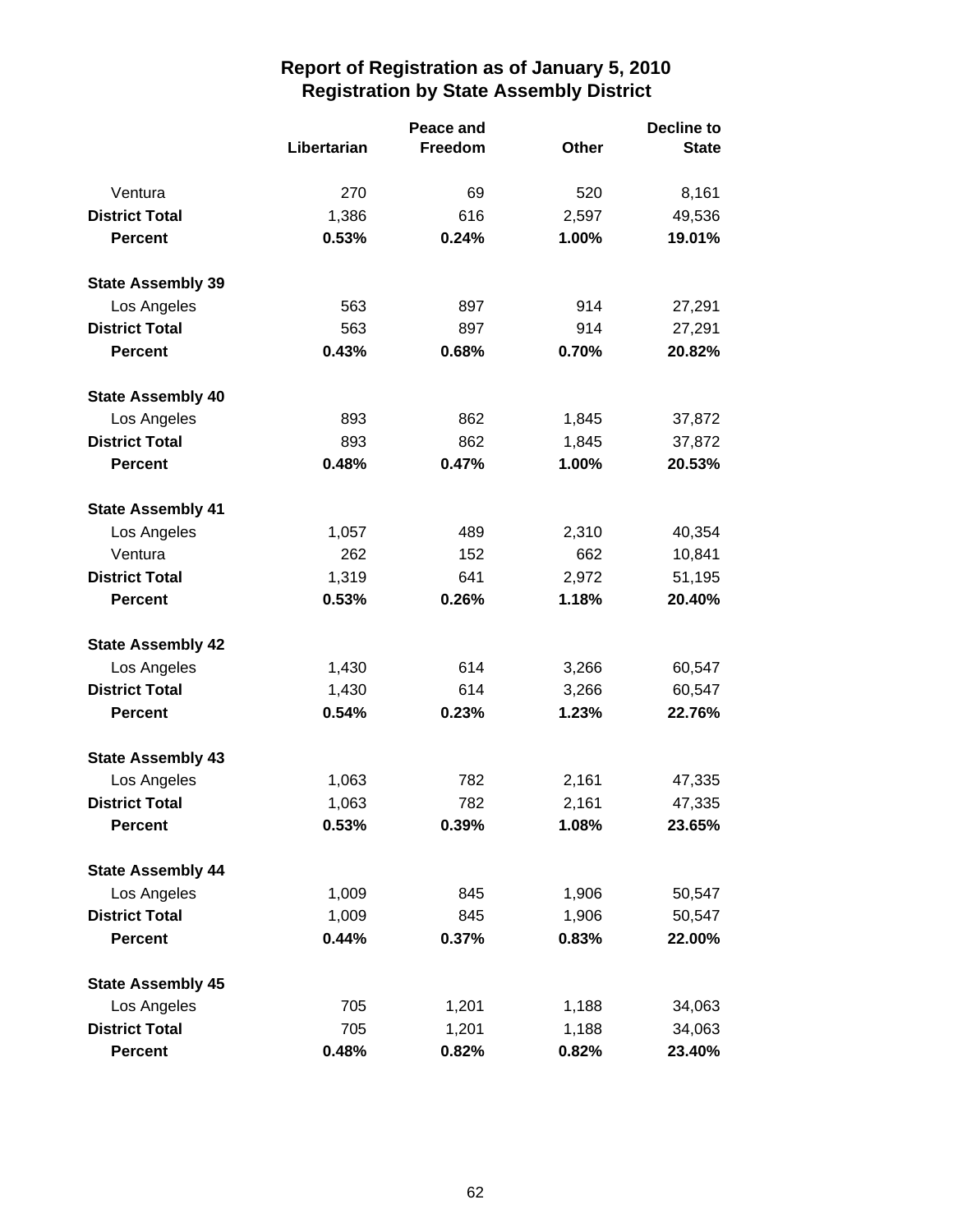|                          | <b>Total</b> |                   |            | American    |       |
|--------------------------|--------------|-------------------|------------|-------------|-------|
|                          | Registered   | <b>Democratic</b> | Republican | Independent | Green |
|                          |              |                   |            |             |       |
| <b>State Assembly 46</b> |              |                   |            |             |       |
| Los Angeles              | 107,617      | 70,468            | 11,131     | 1,758       | 519   |
| <b>District Total</b>    | 107,617      | 70,468            | 11,131     | 1,758       | 519   |
| <b>Percent</b>           |              | 65.48%            | 10.34%     | 1.63%       | 0.48% |
| <b>State Assembly 47</b> |              |                   |            |             |       |
| Los Angeles              | 230,583      | 149,633           | 25,688     | 3,836       | 1,320 |
| <b>District Total</b>    | 230,583      | 149,633           | 25,688     | 3,836       | 1,320 |
| <b>Percent</b>           |              | 64.89%            | 11.14%     | 1.66%       | 0.57% |
| <b>State Assembly 48</b> |              |                   |            |             |       |
| Los Angeles              | 146,265      | 102,967           | 11,997     | 2,418       | 546   |
| <b>District Total</b>    | 146,265      | 102,967           | 11,997     | 2,418       | 546   |
| <b>Percent</b>           |              | 70.40%            | 8.20%      | 1.65%       | 0.37% |
| <b>State Assembly 49</b> |              |                   |            |             |       |
| Los Angeles              | 157,790      | 73,375            | 34,865     | 2,706       | 591   |
| <b>District Total</b>    | 157,790      | 73,375            | 34,865     | 2,706       | 591   |
| <b>Percent</b>           |              | 46.50%            | 22.10%     | 1.71%       | 0.37% |
| <b>State Assembly 50</b> |              |                   |            |             |       |
| Los Angeles              | 138,602      | 85,923            | 21,928     | 2,430       | 460   |
| <b>District Total</b>    | 138,602      | 85,923            | 21,928     | 2,430       | 460   |
| <b>Percent</b>           |              | 61.99%            | 15.82%     | 1.75%       | 0.33% |
| <b>State Assembly 51</b> |              |                   |            |             |       |
| Los Angeles              | 180,785      | 116,574           | 25,809     | 3,272       | 595   |
| <b>District Total</b>    | 180,785      | 116,574           | 25,809     | 3,272       | 595   |
| <b>Percent</b>           |              | 64.48%            | 14.28%     | 1.81%       | 0.33% |
| <b>State Assembly 52</b> |              |                   |            |             |       |
| Los Angeles              | 144,494      | 102,411           | 13,898     | 2,669       | 372   |
| <b>District Total</b>    | 144,494      | 102,411           | 13,898     | 2,669       | 372   |
| <b>Percent</b>           |              | 70.88%            | 9.62%      | 1.85%       | 0.26% |
| <b>State Assembly 53</b> |              |                   |            |             |       |
| Los Angeles              | 255,254      | 108,583           | 77,747     | 5,230       | 1,815 |
| <b>District Total</b>    | 255,254      | 108,583           | 77,747     | 5,230       | 1,815 |
| <b>Percent</b>           |              | 42.54%            | 30.46%     | 2.05%       | 0.71% |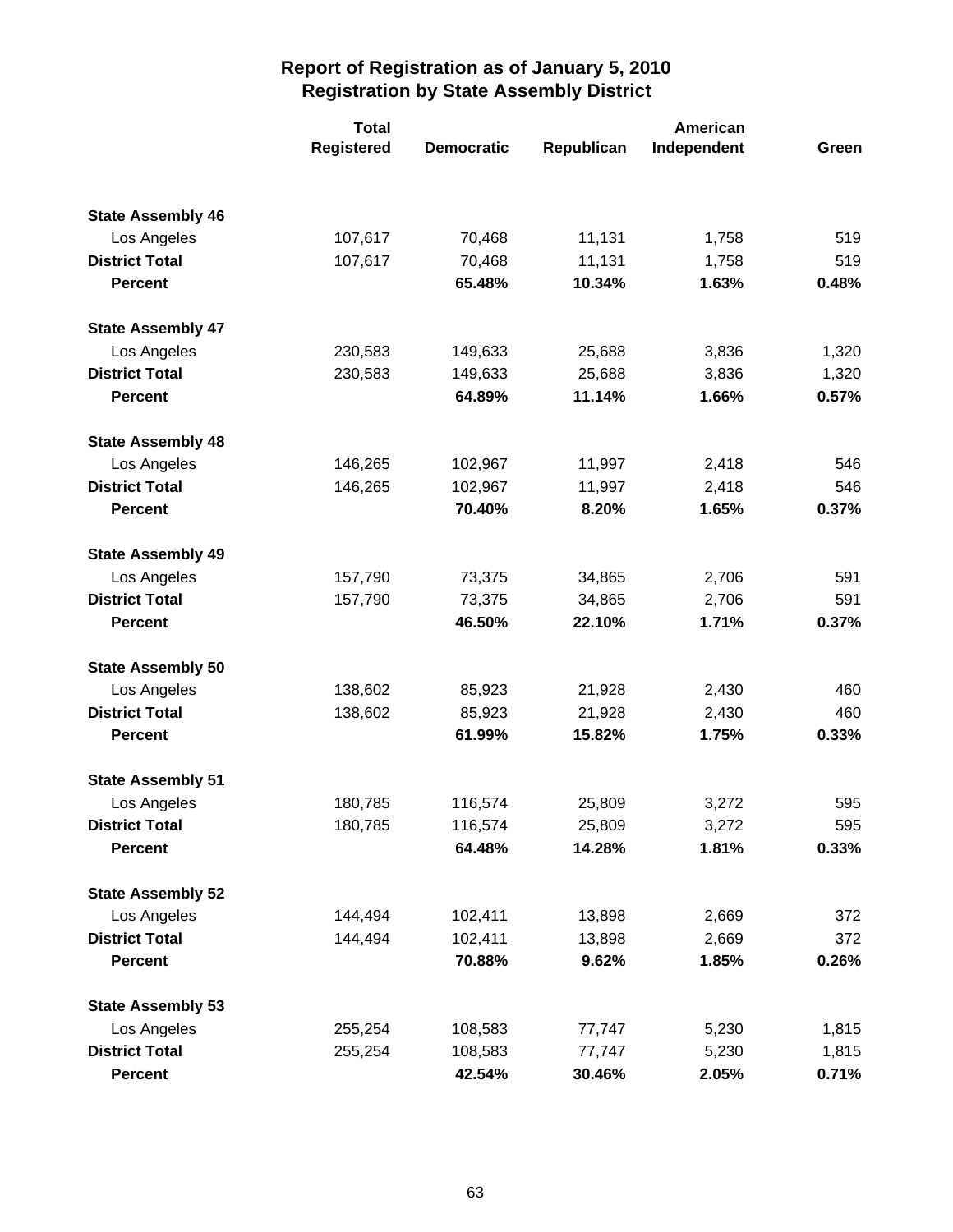|                                      |             | Peace and      |            | <b>Decline to</b> |  |
|--------------------------------------|-------------|----------------|------------|-------------------|--|
|                                      | Libertarian | Freedom        | Other      | <b>State</b>      |  |
|                                      |             |                |            |                   |  |
| <b>State Assembly 46</b>             |             |                |            |                   |  |
| Los Angeles<br><b>District Total</b> | 440<br>440  | 1,262<br>1,262 | 679<br>679 | 21,360<br>21,360  |  |
| <b>Percent</b>                       | 0.41%       | 1.17%          | 0.63%      | 19.85%            |  |
|                                      |             |                |            |                   |  |
| <b>State Assembly 47</b>             |             |                |            |                   |  |
| Los Angeles                          | 871         | 907            | 2,361      | 45,967            |  |
| <b>District Total</b>                | 871         | 907            | 2,361      | 45,967            |  |
| <b>Percent</b>                       | 0.38%       | 0.39%          | 1.02%      | 19.94%            |  |
| <b>State Assembly 48</b>             |             |                |            |                   |  |
| Los Angeles                          | 357         | 1,037          | 1,395      | 25,548            |  |
| <b>District Total</b>                | 357         | 1,037          | 1,395      | 25,548            |  |
| <b>Percent</b>                       | 0.24%       | 0.71%          | 0.95%      | 17.47%            |  |
| <b>State Assembly 49</b>             |             |                |            |                   |  |
| Los Angeles                          | 532         | 1,114          | 1,098      | 43,509            |  |
| <b>District Total</b>                | 532         | 1,114          | 1,098      | 43,509            |  |
| <b>Percent</b>                       | 0.34%       | 0.71%          | 0.70%      | 27.57%            |  |
| <b>State Assembly 50</b>             |             |                |            |                   |  |
| Los Angeles                          | 450         | 1,263          | 798        | 25,350            |  |
| <b>District Total</b>                | 450         | 1,263          | 798        | 25,350            |  |
| <b>Percent</b>                       | 0.32%       | 0.91%          | 0.58%      | 18.29%            |  |
| <b>State Assembly 51</b>             |             |                |            |                   |  |
| Los Angeles                          | 570         | 921            | 1,656      | 31,388            |  |
| <b>District Total</b>                | 570         | 921            | 1,656      | 31,388            |  |
| <b>Percent</b>                       | 0.32%       | 0.51%          | 0.92%      | 17.36%            |  |
| <b>State Assembly 52</b>             |             |                |            |                   |  |
| Los Angeles                          | 341         | 1,322          | 1,226      | 22,255            |  |
| <b>District Total</b>                | 341         | 1,322          | 1,226      | 22,255            |  |
| <b>Percent</b>                       | 0.24%       | 0.91%          | 0.85%      | 15.40%            |  |
| <b>State Assembly 53</b>             |             |                |            |                   |  |
| Los Angeles                          | 1,566       | 803            | 2,899      | 56,611            |  |
| <b>District Total</b>                | 1,566       | 803            | 2,899      | 56,611            |  |
| <b>Percent</b>                       | 0.61%       | 0.31%          | 1.14%      | 22.18%            |  |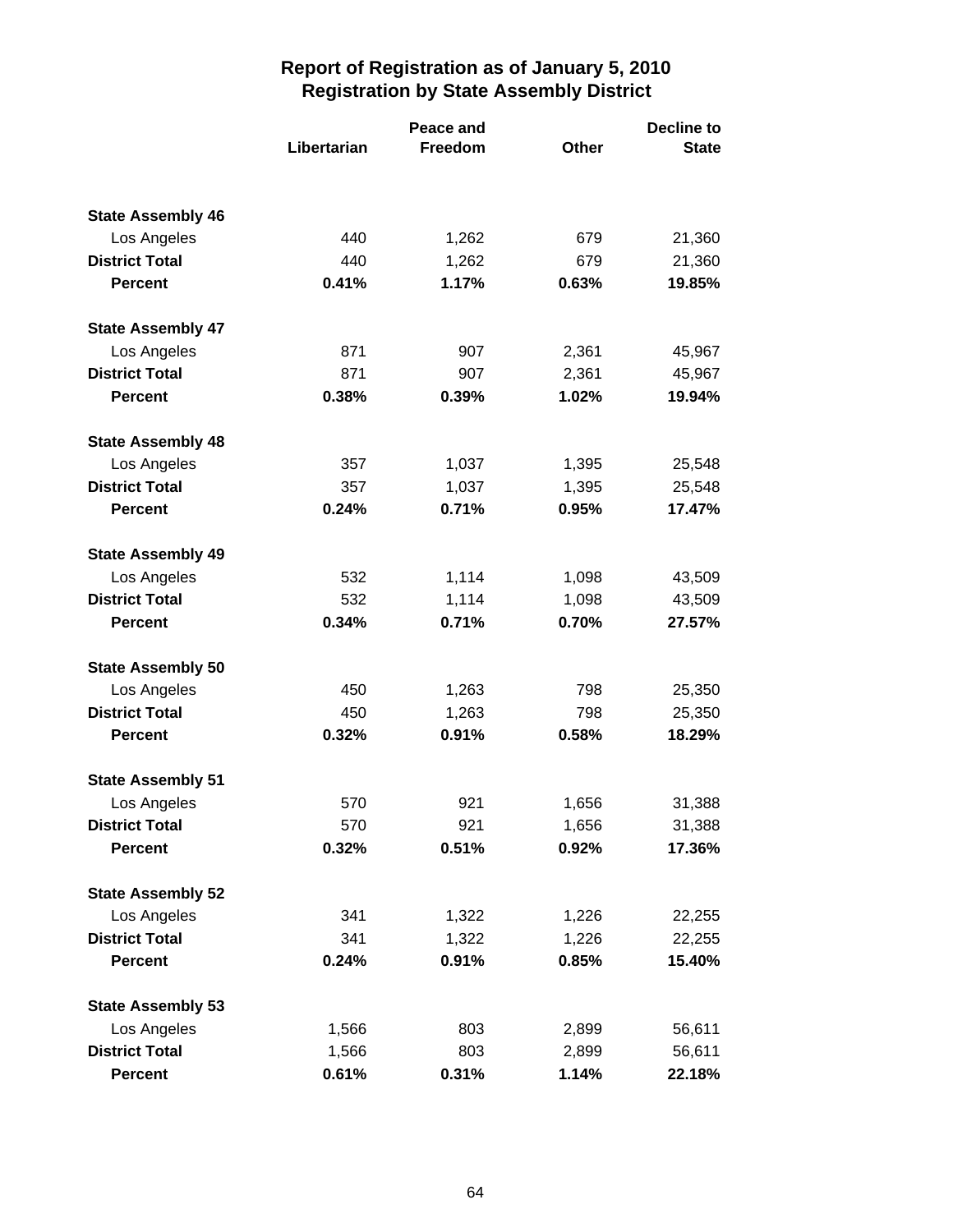|                          | <b>Total</b>      |                   |            | American    |       |  |
|--------------------------|-------------------|-------------------|------------|-------------|-------|--|
|                          | <b>Registered</b> | <b>Democratic</b> | Republican | Independent | Green |  |
| <b>State Assembly 54</b> |                   |                   |            |             |       |  |
| Los Angeles              | 233,081           | 104,345           | 72,963     | 4,963       | 1,673 |  |
| <b>District Total</b>    | 233,081           | 104,345           | 72,963     | 4,963       | 1,673 |  |
| <b>Percent</b>           |                   | 44.77%            | 31.30%     | 2.13%       | 0.72% |  |
| <b>State Assembly 55</b> |                   |                   |            |             |       |  |
| Los Angeles              | 185,856           | 102,027           | 40,285     | 3,703       | 658   |  |
| <b>District Total</b>    | 185,856           | 102,027           | 40,285     | 3,703       | 658   |  |
| <b>Percent</b>           |                   | 54.90%            | 21.68%     | 1.99%       | 0.35% |  |
| <b>State Assembly 56</b> |                   |                   |            |             |       |  |
| Los Angeles              | 151,552           | 78,175            | 37,583     | 2,688       | 454   |  |
| Orange                   | 38,231            | 15,455            | 13,403     | 907         | 139   |  |
| <b>District Total</b>    | 189,783           | 93,630            | 50,986     | 3,595       | 593   |  |
| <b>Percent</b>           |                   | 49.34%            | 26.87%     | 1.89%       | 0.31% |  |
| <b>State Assembly 57</b> |                   |                   |            |             |       |  |
| Los Angeles              | 173,356           | 89,305            | 42,880     | 3,501       | 576   |  |
| <b>District Total</b>    | 173,356           | 89,305            | 42,880     | 3,501       | 576   |  |
| <b>Percent</b>           |                   | 51.52%            | 24.74%     | 2.02%       | 0.33% |  |
| <b>State Assembly 58</b> |                   |                   |            |             |       |  |
| Los Angeles              | 187,885           | 101,490           | 44,339     | 3,283       | 636   |  |
| <b>District Total</b>    | 187,885           | 101,490           | 44,339     | 3,283       | 636   |  |
| <b>Percent</b>           |                   | 54.02%            | 23.60%     | 1.75%       | 0.34% |  |
| <b>State Assembly 59</b> |                   |                   |            |             |       |  |
| Los Angeles              | 126,813           | 45,391            | 53,090     | 2,749       | 722   |  |
| San Bernardino           | 122,997           | 41,297            | 54,235     | 4,574       | 440   |  |
| <b>District Total</b>    | 249,810           | 86,688            | 107,325    | 7,323       | 1,162 |  |
| <b>Percent</b>           |                   | 34.70%            | 42.96%     | 2.93%       | 0.47% |  |
| <b>State Assembly 60</b> |                   |                   |            |             |       |  |
| Los Angeles              | 97,760            | 34,379            | 35,404     | 1,824       | 317   |  |
| Orange                   | 105,584           | 29,074            | 53,696     | 2,311       | 361   |  |
| San Bernardino           | 36,433            | 11,988            | 15,432     | 854         | 98    |  |
| <b>District Total</b>    | 239,777           | 75,441            | 104,532    | 4,989       | 776   |  |
| <b>Percent</b>           |                   | 31.46%            | 43.60%     | 2.08%       | 0.32% |  |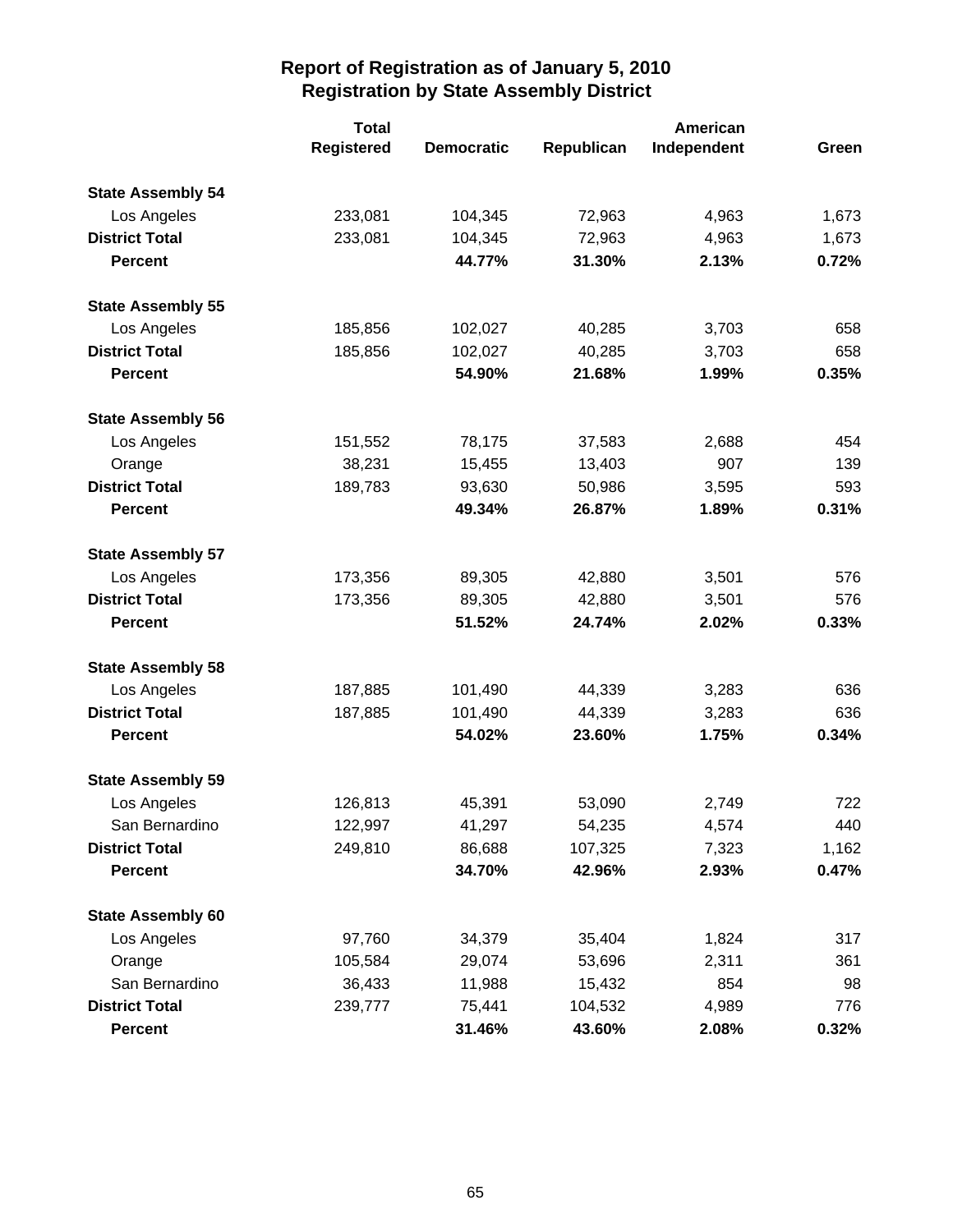|                          |             | Peace and |       | <b>Decline to</b> |  |
|--------------------------|-------------|-----------|-------|-------------------|--|
|                          | Libertarian | Freedom   | Other | <b>State</b>      |  |
| <b>State Assembly 54</b> |             |           |       |                   |  |
| Los Angeles              | 1,365       | 894       | 2,141 | 44,737            |  |
| <b>District Total</b>    | 1,365       | 894       | 2,141 | 44,737            |  |
| <b>Percent</b>           | 0.59%       | 0.38%     | 0.92% | 19.19%            |  |
| <b>State Assembly 55</b> |             |           |       |                   |  |
| Los Angeles              | 783         | 1,083     | 1,374 | 35,943            |  |
| <b>District Total</b>    | 783         | 1,083     | 1,374 | 35,943            |  |
| <b>Percent</b>           | 0.42%       | 0.58%     | 0.74% | 19.34%            |  |
| <b>State Assembly 56</b> |             |           |       |                   |  |
| Los Angeles              | 517         | 966       | 981   | 30,188            |  |
| Orange                   | 211         | 156       | 167   | 7,793             |  |
| <b>District Total</b>    | 728         | 1,122     | 1,148 | 37,981            |  |
| <b>Percent</b>           | 0.38%       | 0.59%     | 0.60% | 20.01%            |  |
| <b>State Assembly 57</b> |             |           |       |                   |  |
| Los Angeles              | 620         | 1,042     | 1,162 | 34,270            |  |
| <b>District Total</b>    | 620         | 1,042     | 1,162 | 34,270            |  |
| <b>Percent</b>           | 0.36%       | 0.60%     | 0.67% | 19.77%            |  |
| <b>State Assembly 58</b> |             |           |       |                   |  |
| Los Angeles              | 595         | 1,356     | 1,134 | 35,052            |  |
| <b>District Total</b>    | 595         | 1,356     | 1,134 | 35,052            |  |
| <b>Percent</b>           | 0.32%       | 0.72%     | 0.60% | 18.66%            |  |
| <b>State Assembly 59</b> |             |           |       |                   |  |
| Los Angeles              | 669         | 382       | 1,017 | 22,793            |  |
| San Bernardino           | 698         | 332       | 521   | 20,900            |  |
| <b>District Total</b>    | 1,367       | 714       | 1,538 | 43,693            |  |
| <b>Percent</b>           | 0.55%       | 0.29%     | 0.62% | 17.49%            |  |
| <b>State Assembly 60</b> |             |           |       |                   |  |
| Los Angeles              | 353         | 351       | 704   | 24,428            |  |
| Orange                   | 609         | 218       | 357   | 18,958            |  |
| San Bernardino           | 164         | 98        | 160   | 7,639             |  |
| <b>District Total</b>    | 1,126       | 667       | 1,221 | 51,025            |  |
| Percent                  | 0.47%       | 0.28%     | 0.51% | 21.28%            |  |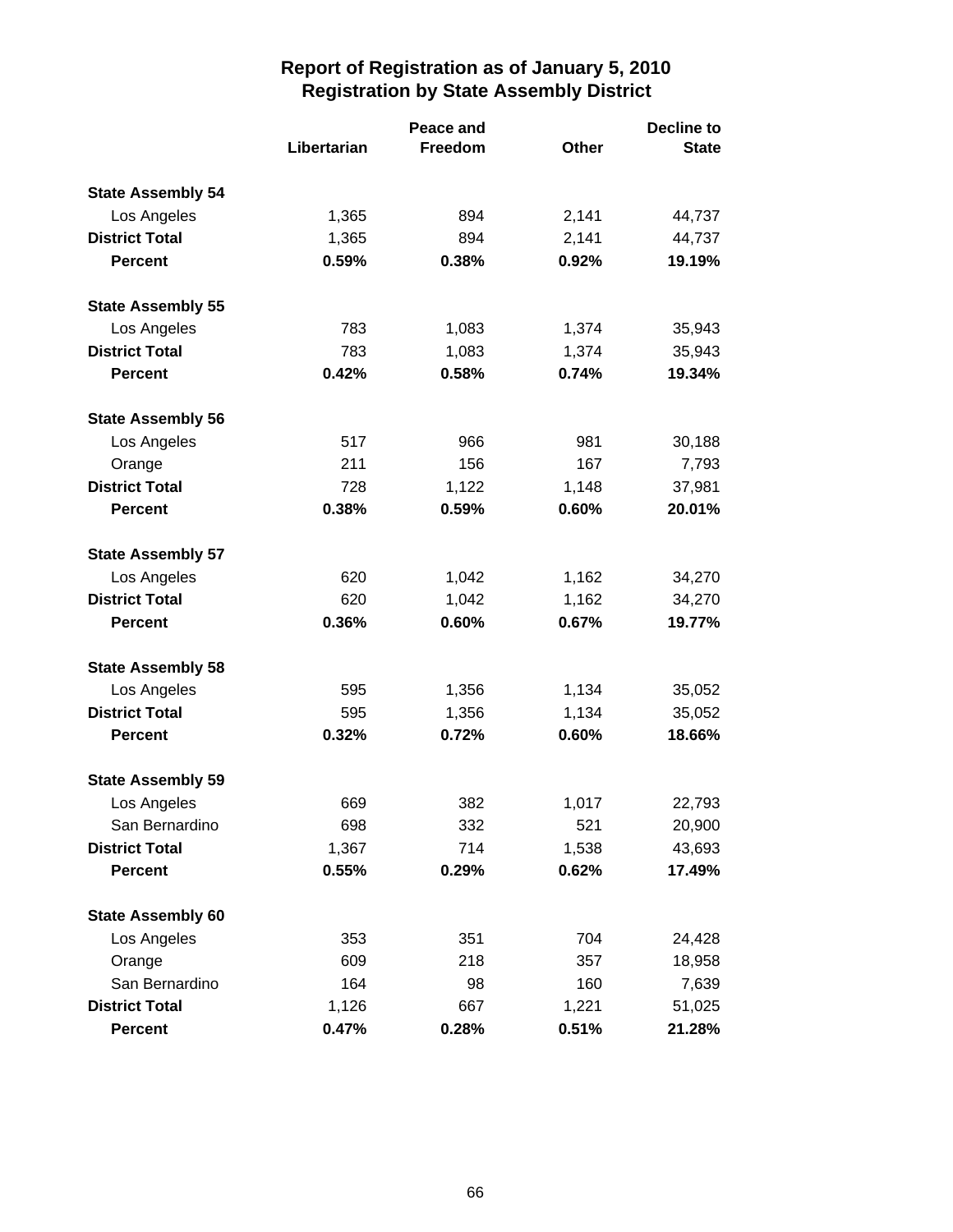|                          | <b>Total</b>      |                   |            |             |       |
|--------------------------|-------------------|-------------------|------------|-------------|-------|
|                          | <b>Registered</b> | <b>Democratic</b> | Republican | Independent | Green |
|                          |                   |                   |            |             |       |
| <b>State Assembly 61</b> |                   |                   |            |             |       |
| Los Angeles              | 49,940            | 27,090            | 11,200     | 966         | 201   |
| San Bernardino           | 99,104            | 45,349            | 33,207     | 2,288       | 310   |
| <b>District Total</b>    | 149,044           | 72,439            | 44,407     | 3,254       | 511   |
| <b>Percent</b>           |                   | 48.60%            | 29.79%     | 2.18%       | 0.34% |
| <b>State Assembly 62</b> |                   |                   |            |             |       |
| San Bernardino           | 148,656           | 78,843            | 37,933     | 3,744       | 429   |
| <b>District Total</b>    | 148,656           | 78,843            | 37,933     | 3,744       | 429   |
| <b>Percent</b>           |                   | 53.04%            | 25.52%     | 2.52%       | 0.29% |
| <b>State Assembly 63</b> |                   |                   |            |             |       |
| Riverside                | 4,313             | 1,808             | 1,548      | 119         | 17    |
| San Bernardino           | 226,386           | 85,764            | 90,761     | 6,239       | 852   |
| <b>District Total</b>    | 230,699           | 87,572            | 92,309     | 6,358       | 869   |
| <b>Percent</b>           |                   | 37.96%            | 40.01%     | 2.76%       | 0.38% |
| <b>State Assembly 64</b> |                   |                   |            |             |       |
| Riverside                | 232,340           | 83,828            | 97,458     | 5,858       | 861   |
| <b>District Total</b>    | 232,340           | 83,828            | 97,458     | 5,858       | 861   |
| <b>Percent</b>           |                   | 36.08%            | 41.95%     | 2.52%       | 0.37% |
| <b>State Assembly 65</b> |                   |                   |            |             |       |
| Riverside                | 179,387           | 70,463            | 70,931     | 4,925       | 470   |
| San Bernardino           | 58,789            | 17,450            | 27,400     | 2,350       | 322   |
| <b>District Total</b>    | 238,176           | 87,913            | 98,331     | 7,275       | 792   |
| <b>Percent</b>           |                   | 36.91%            | 41.29%     | 3.05%       | 0.33% |
| <b>State Assembly 66</b> |                   |                   |            |             |       |
| Riverside                | 174,323           | 56,965            | 75,997     | 4,714       | 553   |
| San Diego                | 44,098            | 10,448            | 22,868     | 1,372       | 164   |
| <b>District Total</b>    | 218,421           | 67,413            | 98,865     | 6,086       | 717   |
| <b>Percent</b>           |                   | 30.86%            | 45.26%     | 2.79%       | 0.33% |
| <b>State Assembly 67</b> |                   |                   |            |             |       |
| Orange                   | 260,216           | 83,554            | 113,093    | 6,144       | 1,375 |
| <b>District Total</b>    | 260,216           | 83,554            | 113,093    | 6,144       | 1,375 |
| <b>Percent</b>           |                   | 32.11%            | 43.46%     | 2.36%       | 0.53% |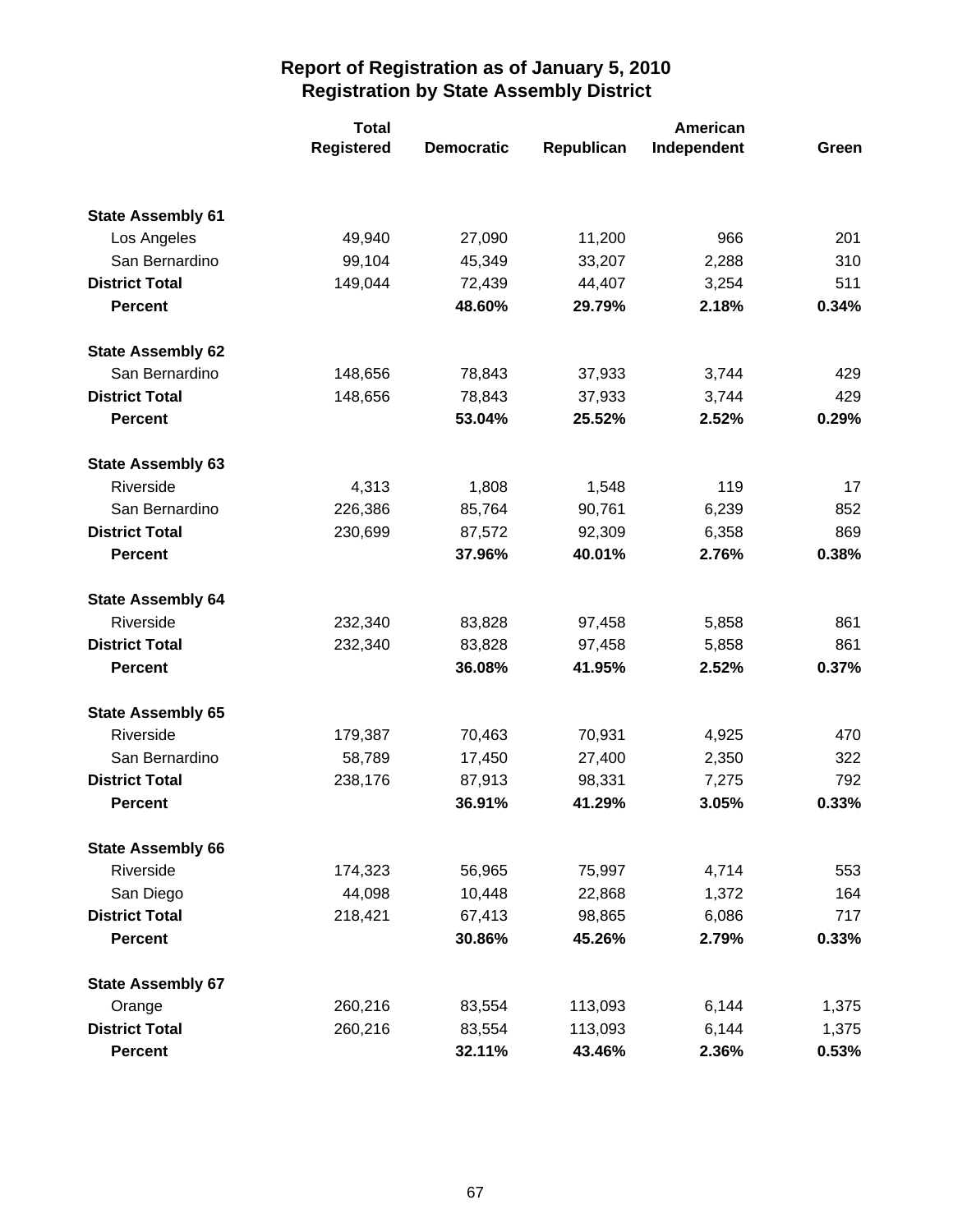|                          | Peace and   |         | <b>Decline to</b> |              |
|--------------------------|-------------|---------|-------------------|--------------|
|                          | Libertarian | Freedom | Other             | <b>State</b> |
| <b>State Assembly 61</b> |             |         |                   |              |
| Los Angeles              | 182         | 395     | 291               | 9,615        |
| San Bernardino           | 375         | 349     | 323               | 16,903       |
| <b>District Total</b>    | 557         | 744     | 614               | 26,518       |
| <b>Percent</b>           | 0.37%       | 0.50%   | 0.41%             | 17.79%       |
| <b>State Assembly 62</b> |             |         |                   |              |
| San Bernardino           | 498         | 716     | 594               | 25,899       |
| <b>District Total</b>    | 498         | 716     | 594               | 25,899       |
| <b>Percent</b>           | 0.34%       | 0.48%   | 0.40%             | 17.42%       |
| <b>State Assembly 63</b> |             |         |                   |              |
| Riverside                | 17          | 14      | 27                | 763          |
| San Bernardino           | 1,030       | 586     | 861               | 40,293       |
| <b>District Total</b>    | 1,047       | 600     | 888               | 41,056       |
| <b>Percent</b>           | 0.45%       | 0.26%   | 0.38%             | 17.80%       |
| <b>State Assembly 64</b> |             |         |                   |              |
| Riverside                | 1,157       | 606     | 2,004             | 40,568       |
| <b>District Total</b>    | 1,157       | 606     | 2,004             | 40,568       |
| <b>Percent</b>           | 0.50%       | 0.26%   | 0.86%             | 17.46%       |
| <b>State Assembly 65</b> |             |         |                   |              |
| Riverside                | 750         | 428     | 1,606             | 29,814       |
| San Bernardino           | 400         | 140     | 301               | 10,426       |
| <b>District Total</b>    | 1,150       | 568     | 1,907             | 40,240       |
| <b>Percent</b>           | 0.48%       | 0.24%   | 0.80%             | 16.90%       |
| <b>State Assembly 66</b> |             |         |                   |              |
| Riverside                | 837         | 419     | 1,690             | 33,148       |
| San Diego                | 328         | 95      | 153               | 8,670        |
| <b>District Total</b>    | 1,165       | 514     | 1,843             | 41,818       |
| <b>Percent</b>           | 0.53%       | 0.24%   | 0.84%             | 19.15%       |
| <b>State Assembly 67</b> |             |         |                   |              |
| Orange                   | 1,893       | 759     | 1,225             | 52,173       |
| <b>District Total</b>    | 1,893       | 759     | 1,225             | 52,173       |
| <b>Percent</b>           | 0.73%       | 0.29%   | 0.47%             | 20.05%       |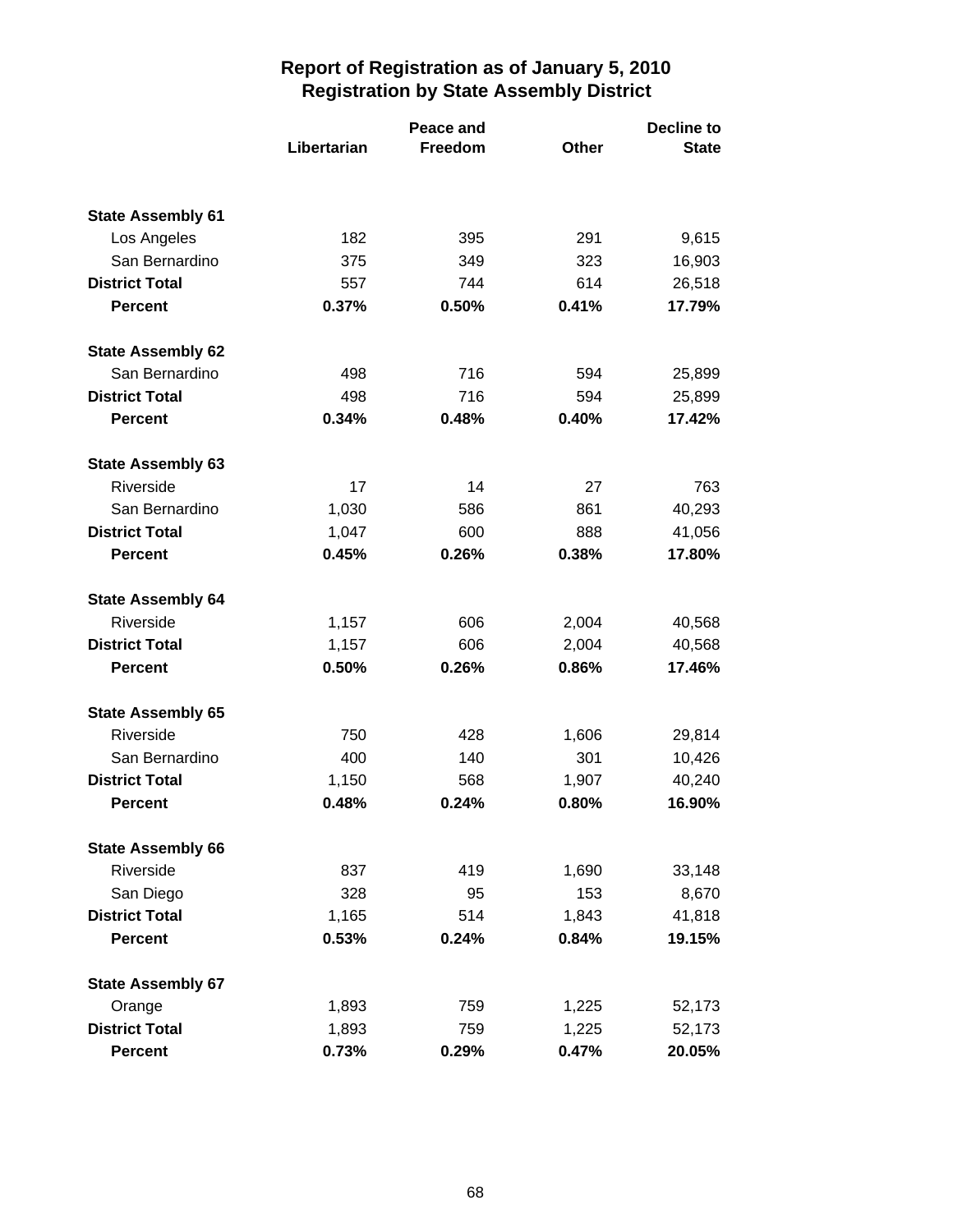|                          | <b>Total</b>      |                   |            |             |       |
|--------------------------|-------------------|-------------------|------------|-------------|-------|
|                          | <b>Registered</b> | <b>Democratic</b> | Republican | Independent | Green |
|                          |                   |                   |            |             |       |
| <b>State Assembly 68</b> |                   |                   |            |             |       |
| Orange                   | 217,154           | 71,178            | 88,553     | 5,255       | 1,039 |
| <b>District Total</b>    | 217,154           | 71,178            | 88,553     | 5,255       | 1,039 |
| <b>Percent</b>           |                   | 32.78%            | 40.78%     | 2.42%       | 0.48% |
| <b>State Assembly 69</b> |                   |                   |            |             |       |
| Orange                   | 132,545           | 66,328            | 37,927     | 2,119       | 484   |
| <b>District Total</b>    | 132,545           | 66,328            | 37,927     | 2,119       | 484   |
| <b>Percent</b>           |                   | 50.04%            | 28.61%     | 1.60%       | 0.37% |
| <b>State Assembly 70</b> |                   |                   |            |             |       |
| Orange                   | 292,153           | 88,010            | 125,427    | 6,628       | 1,411 |
| <b>District Total</b>    | 292,153           | 88,010            | 125,427    | 6,628       | 1,411 |
| <b>Percent</b>           |                   | 30.12%            | 42.93%     | 2.27%       | 0.48% |
| <b>State Assembly 71</b> |                   |                   |            |             |       |
| Orange                   | 176,383           | 45,819            | 89,238     | 4,027       | 654   |
| Riverside                | 89,395            | 31,629            | 37,579     | 2,037       | 244   |
| <b>District Total</b>    | 265,778           | 77,448            | 126,817    | 6,064       | 898   |
| <b>Percent</b>           |                   | 29.14%            | 47.72%     | 2.28%       | 0.34% |
| <b>State Assembly 72</b> |                   |                   |            |             |       |
| Orange                   | 218,987           | 74,750            | 93,875     | 4,885       | 1,005 |
| <b>District Total</b>    | 218,987           | 74,750            | 93,875     | 4,885       | 1,005 |
| <b>Percent</b>           |                   | 34.13%            | 42.87%     | 2.23%       | 0.46% |
| <b>State Assembly 73</b> |                   |                   |            |             |       |
| Orange                   | 153,554           | 40,405            | 74,477     | 4,089       | 828   |
| San Diego                | 77,446            | 25,341            | 30,093     | 2,436       | 322   |
| <b>District Total</b>    | 231,000           | 65,746            | 104,570    | 6,525       | 1,150 |
| <b>Percent</b>           |                   | 28.46%            | 45.27%     | 2.82%       | 0.50% |
| <b>State Assembly 74</b> |                   |                   |            |             |       |
| San Diego                | 240,135           | 74,150            | 98,862     | 6,924       | 1,337 |
| <b>District Total</b>    | 240,135           | 74,150            | 98,862     | 6,924       | 1,337 |
| <b>Percent</b>           |                   | 30.88%            | 41.17%     | 2.88%       | 0.56% |
| <b>State Assembly 75</b> |                   |                   |            |             |       |
| San Diego                | 256,684           | 78,641            | 101,583    | 5,945       | 1,002 |
| <b>District Total</b>    | 256,684           | 78,641            | 101,583    | 5,945       | 1,002 |
| <b>Percent</b>           |                   | 30.64%            | 39.58%     | 2.32%       | 0.39% |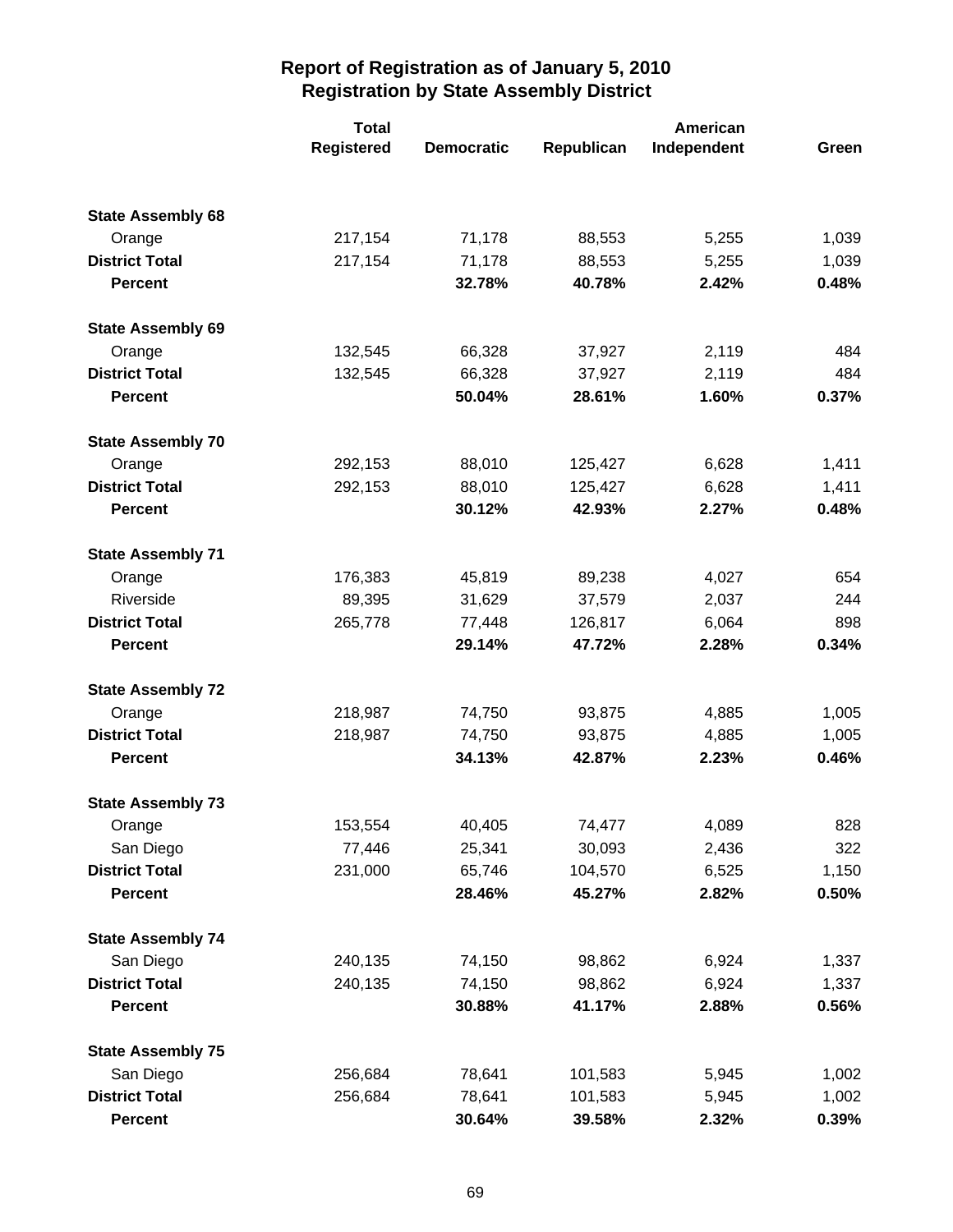|                                         |                | Peace and    |                | Decline to       |
|-----------------------------------------|----------------|--------------|----------------|------------------|
|                                         | Libertarian    | Freedom      | Other          | <b>State</b>     |
|                                         |                |              |                |                  |
| <b>State Assembly 68</b>                |                |              |                |                  |
| Orange                                  | 1,563          | 836          | 1,104          | 47,626           |
| <b>District Total</b><br><b>Percent</b> | 1,563<br>0.72% | 836<br>0.38% | 1,104<br>0.51% | 47,626<br>21.93% |
|                                         |                |              |                |                  |
| <b>State Assembly 69</b>                |                |              |                |                  |
| Orange                                  | 722            | 559          | 466            | 23,940           |
| <b>District Total</b>                   | 722            | 559          | 466            | 23,940           |
| <b>Percent</b>                          | 0.54%          | 0.42%        | 0.35%          | 18.06%           |
| <b>State Assembly 70</b>                |                |              |                |                  |
| Orange                                  | 1,972          | 571          | 943            | 67,191           |
| <b>District Total</b>                   | 1,972          | 571          | 943            | 67,191           |
| <b>Percent</b>                          | 0.67%          | 0.20%        | 0.32%          | 23.00%           |
| <b>State Assembly 71</b>                |                |              |                |                  |
| Orange                                  | 1,119          | 282          | 587            | 34,657           |
| Riverside                               | 448            | 216          | 733            | 16,509           |
| <b>District Total</b>                   | 1,567          | 498          | 1,320          | 51,166           |
| <b>Percent</b>                          | 0.59%          | 0.19%        | 0.50%          | 19.25%           |
| <b>State Assembly 72</b>                |                |              |                |                  |
| Orange                                  | 1,403          | 674          | 906            | 41,489           |
| <b>District Total</b>                   | 1,403          | 674          | 906            | 41,489           |
| <b>Percent</b>                          | 0.64%          | 0.31%        | 0.41%          | 18.95%           |
| <b>State Assembly 73</b>                |                |              |                |                  |
| Orange                                  | 1,130          | 312          | 673            | 31,640           |
| San Diego                               | 467            | 185          | 325            | 18,277           |
| <b>District Total</b>                   | 1,597          | 497          | 998            | 49,917           |
| <b>Percent</b>                          | 0.69%          | 0.22%        | 0.43%          | 21.61%           |
| <b>State Assembly 74</b>                |                |              |                |                  |
| San Diego                               | 1,521          | 447          | 1,029          | 55,865           |
| <b>District Total</b>                   | 1,521          | 447          | 1,029          | 55,865           |
| <b>Percent</b>                          | 0.63%          | 0.19%        | 0.43%          | 23.26%           |
| <b>State Assembly 75</b>                |                |              |                |                  |
| San Diego                               | 1,389          | 347          | 984            | 66,793           |
| <b>District Total</b>                   | 1,389          | 347          | 984            | 66,793           |
| <b>Percent</b>                          | 0.54%          | 0.14%        | 0.38%          | 26.02%           |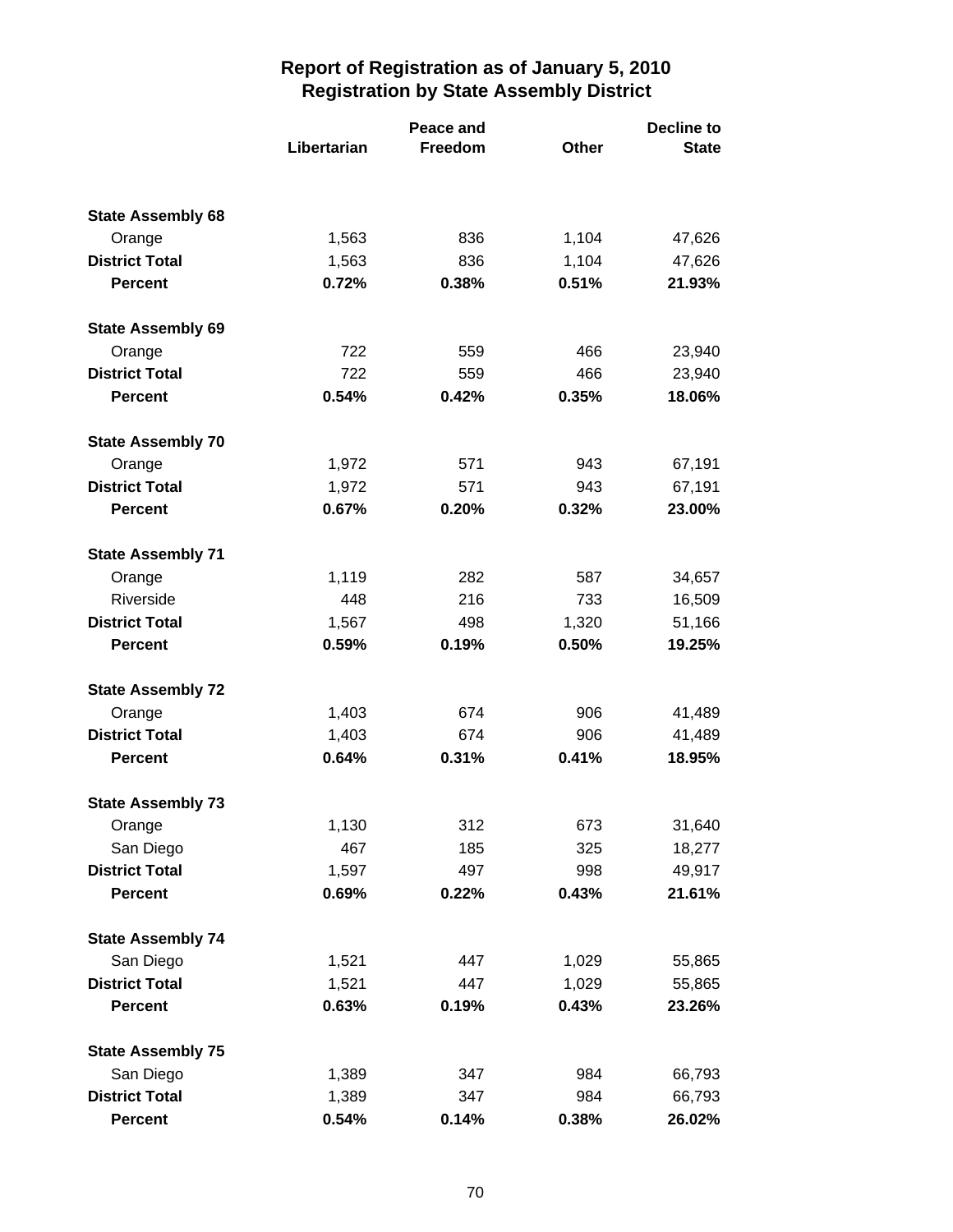|                          | <b>Total</b> |                   |            | <b>American</b> |         |  |
|--------------------------|--------------|-------------------|------------|-----------------|---------|--|
|                          | Registered   | <b>Democratic</b> | Republican | Independent     | Green   |  |
| <b>State Assembly 76</b> |              |                   |            |                 |         |  |
| San Diego                | 234,079      | 98,165            | 62,085     | 6,540           | 2,081   |  |
| <b>District Total</b>    | 234,079      | 98,165            | 62,085     | 6,540           | 2,081   |  |
| <b>Percent</b>           |              | 41.94%            | 26.52%     | 2.79%           | 0.89%   |  |
| <b>State Assembly 77</b> |              |                   |            |                 |         |  |
| San Diego                | 225,539      | 69,418            | 97,998     | 6,859           | 926     |  |
| <b>District Total</b>    | 225,539      | 69,418            | 97,998     | 6,859           | 926     |  |
| <b>Percent</b>           |              | 30.78%            | 43.45%     | 3.04%           | 0.41%   |  |
| <b>State Assembly 78</b> |              |                   |            |                 |         |  |
| San Diego                | 229,859      | 98,774            | 71,185     | 5,421           | 954     |  |
| <b>District Total</b>    | 229,859      | 98,774            | 71,185     | 5,421           | 954     |  |
| <b>Percent</b>           |              | 42.97%            | 30.97%     | 2.36%           | 0.42%   |  |
| <b>State Assembly 79</b> |              |                   |            |                 |         |  |
| San Diego                | 157,833      | 75,833            | 37,843     | 3,620           | 683     |  |
| <b>District Total</b>    | 157,833      | 75,833            | 37,843     | 3,620           | 683     |  |
| <b>Percent</b>           |              | 48.05%            | 23.98%     | 2.29%           | 0.43%   |  |
| <b>State Assembly 80</b> |              |                   |            |                 |         |  |
| Imperial                 | 55,391       | 29,273            | 14,842     | 1,103           | 107     |  |
| Riverside                | 122,923      | 52,283            | 48,010     | 2,532           | 271     |  |
| <b>District Total</b>    | 178,314      | 81,556            | 62,852     | 3,635           | 378     |  |
| <b>Percent</b>           |              | 45.74%            | 35.25%     | 2.04%           | 0.21%   |  |
| <b>State Total</b>       | 16,909,574   | 7,545,617         | 5,199,961  | 382,380         | 111,395 |  |
| <b>Percent</b>           |              | 44.62%            | 30.75%     | 2.26%           | 0.66%   |  |